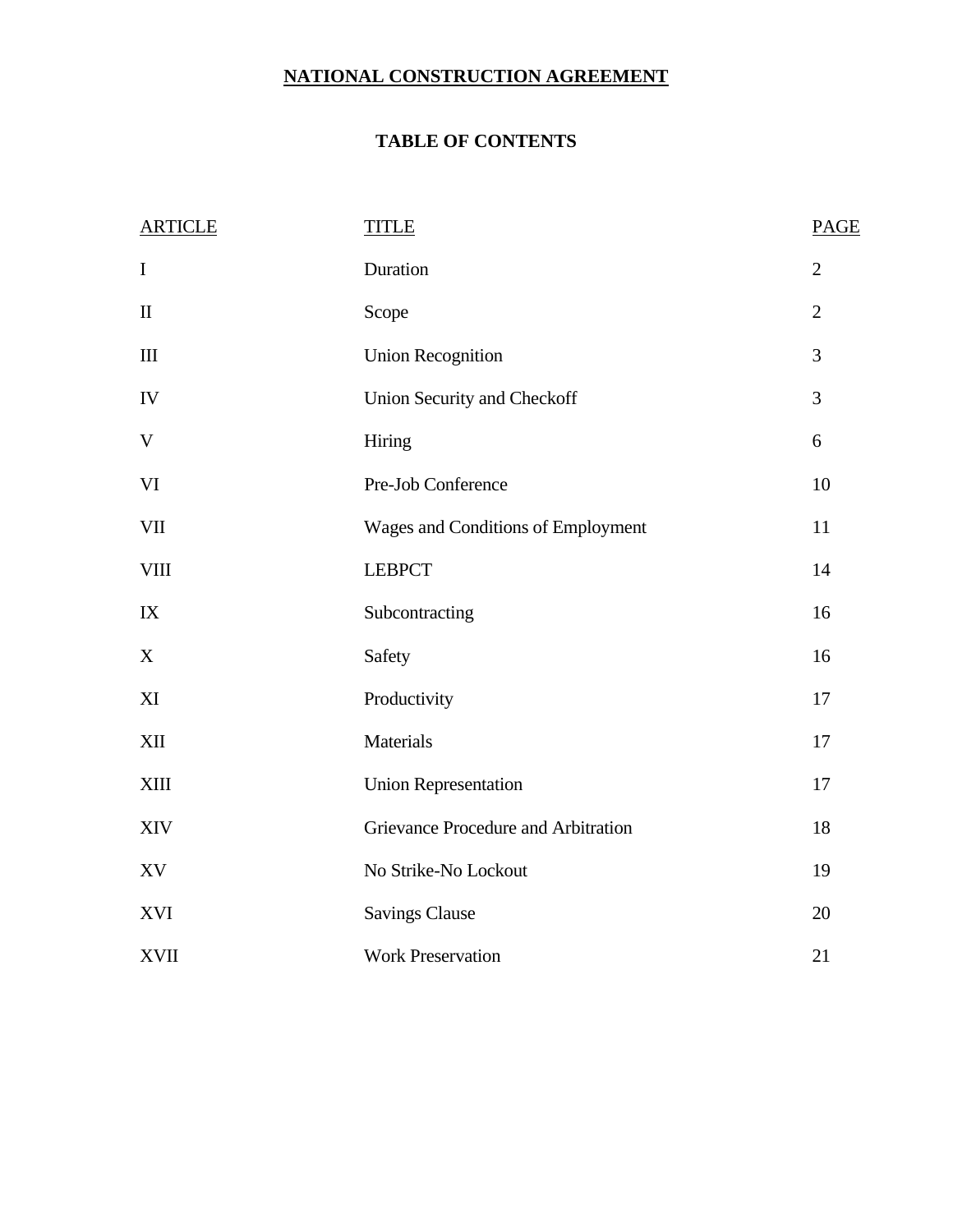## **NATIONAL CONSTRUCTION AGREEMENT**

THIS AGREEMENT is entered into this \_\_\_\_\_\_\_day of\_\_\_\_\_\_\_\_\_\_\_\_\_\_\_\_\_\_\_\_\_\_\_\_\_\_\_\_\_\_\_

By and between the Laborers' International Union of North America, for and on behalf of its affiliated Local Unions and District Councils (hereinafter referred to as the "Union") and  $\overline{\mathbf{a}}$ 

\_\_\_\_\_\_\_\_\_\_\_\_\_\_\_\_\_\_\_\_\_\_\_\_\_\_\_\_\_\_\_\_\_\_\_\_\_\_\_\_\_\_\_\_\_\_\_\_\_\_\_\_\_\_\_\_\_\_\_\_\_\_\_\_\_\_\_\_\_\_\_,

(hereinafter referred to as the "Employer").

## ARTICLE I

#### DURATION

 The provisions of this Agreement shall continue in full force and effect until one year from the date signed by the General President and General Secretary-Treasurer of the Laborers' International Union of North America, and thereafter from year to year until terminated or modified at the option of either party, upon notice, in writing, to the other party with sixty (60) days prior to the expiration date of this Agreement, or any subsequent anniversary date.

#### ARTICLE II

#### SCOPE

A. This Agreement shall be in effect within the boundaries of the United States of America, and its possessions, territories, protectorates, and other instrumentalities, and shall cover all field construction, demolition, planttype construction near or adjacent to job sites, and other construction work.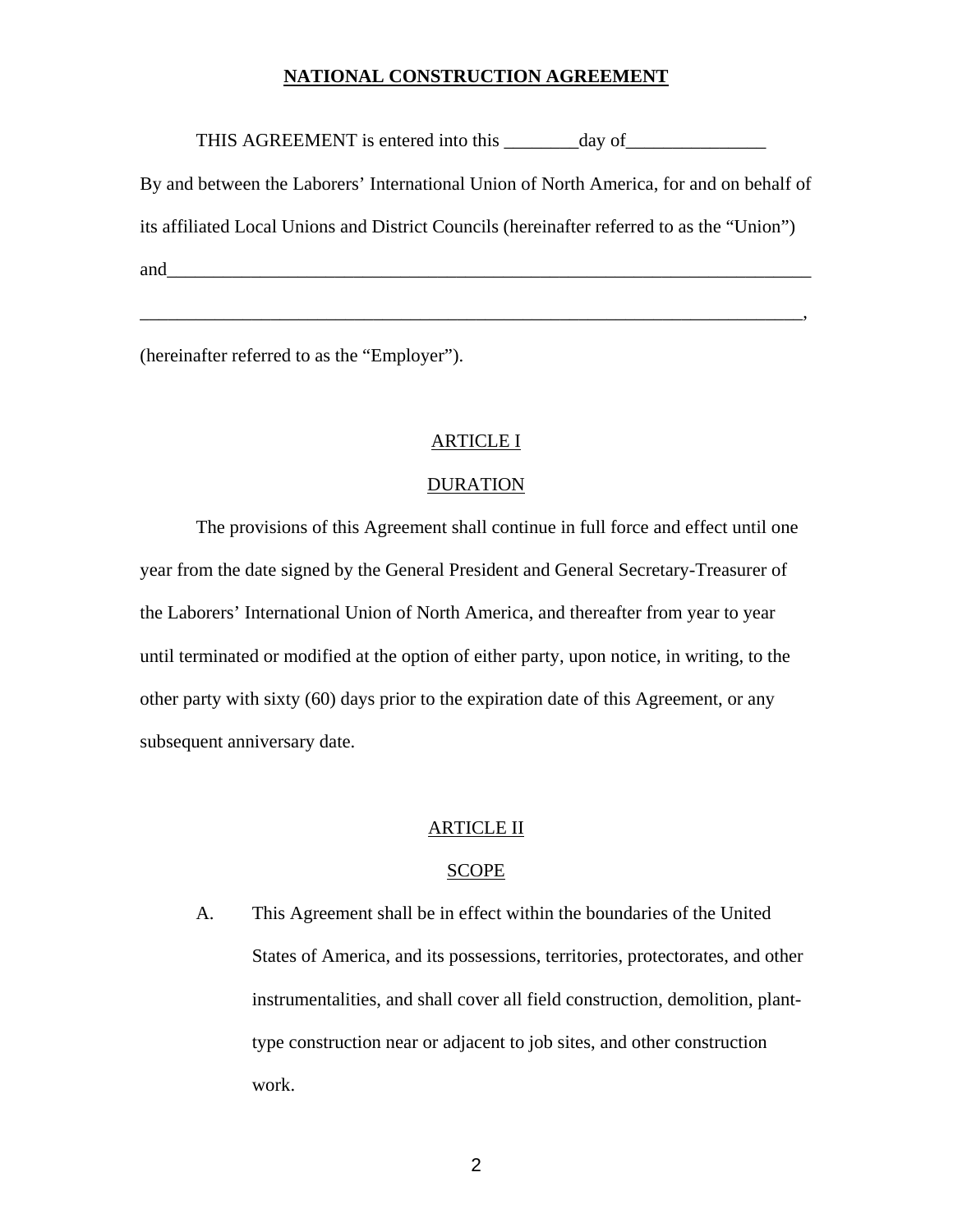B. This Agreement shall cover all work coming within the trade jurisdiction of the Union, as set forth in Article III, Section l (b) of the Constitution of the Laborers' International Union; or as a result of decisions of public and private tribunals; or as a result of trade or area practice or subsequent mergers; and the Employer agrees to make all work assignments in accordance therewith.

## ARTICLE III

#### UNION RECOGNITION

 The Employer hereby recognizes and acknowledges the Union as the exclusive bargaining representative of all employees performing work covered by this Agreement with respect to wages, hours and other terms and conditions of employment.

### ARTICLE IV

#### UNION SECURITY AND CHECKOFF

A. All present employees of the Employer who are members of the Union on the effective date of this Agreement shall remain members of the Union, in good standing, as a condition of continued employment. All present employees of the Employer who are not members of the Union, and all employees who are hired hereafter, shall become and remain members in the Union, in good standing, as a condition of continued employment no later than the eighth  $(8<sup>th</sup>)$  day following their date of hire, or the effective date of this Agreement, whichever occurs later.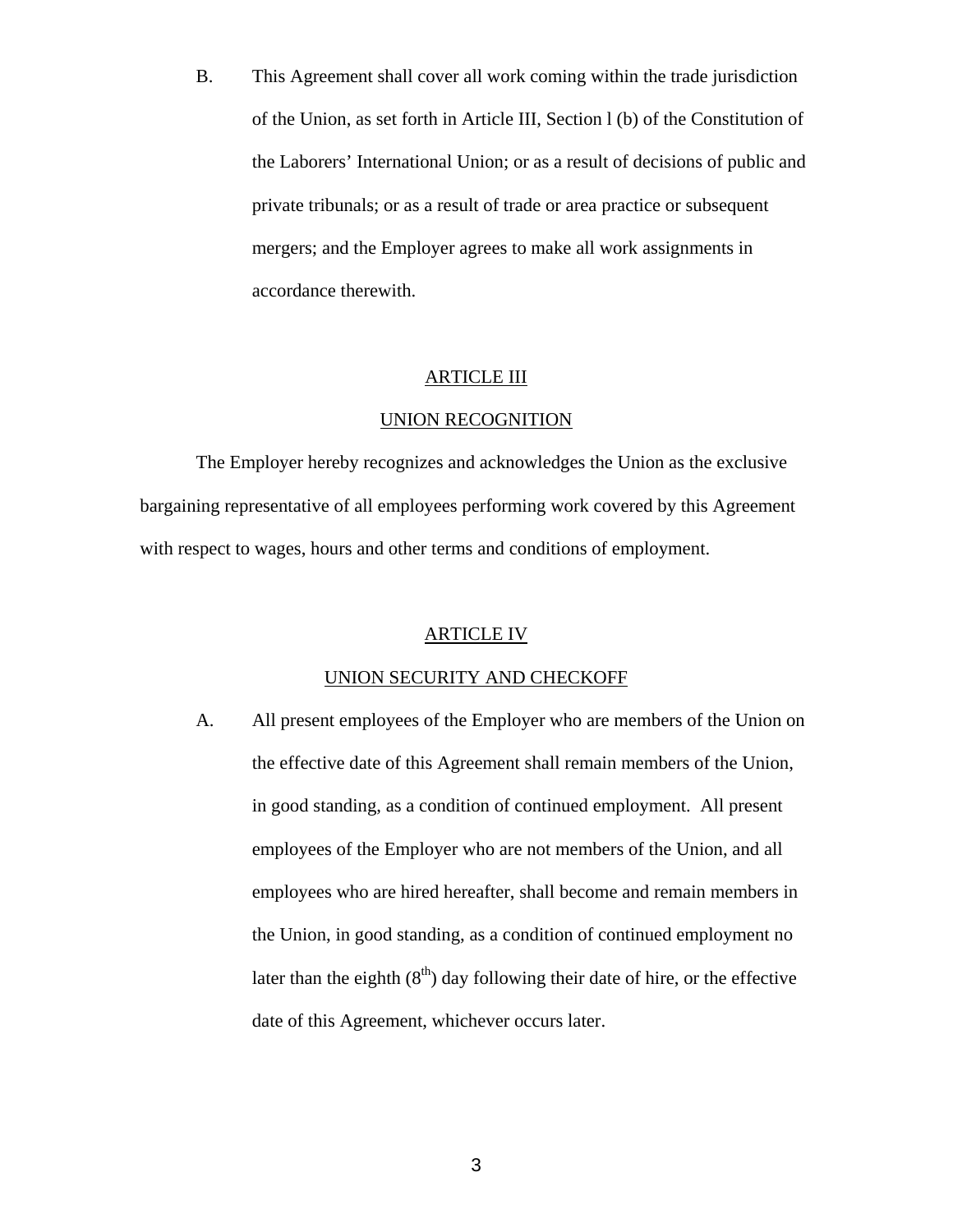- B. Subparagraph "A" of this Article shall not be applicable in a state in which its application is prohibited by law. However, when work covered by this Agreement is to be performed in such State, upon property of the United States Government as to which the provisions of the applicable State Statute prohibiting the implementation of subparagraph "A" of this Article are inapplicable, all employees covered by this Agreement who are performing work on such property shall be required, as a condition of continued employment on such property, to obtain membership in the Union no later than the eighth  $(8<sup>th</sup>)$  day following the beginning of such employment, or the effective date of this Agreement, whichever occurs later, and maintain such membership in the Union while so employed.
- C. If an agency shop clause is permissible in the State where the provisions of this Article requiring union membership as a condition of continued employment are prohibited, the following provisions shall be in effect:
	- (1) Membership in the Union is not compulsory. Employees have the right to join, not to join, maintain, or drop their membership in the Union as they see fit. Neither party shall exert any pressure upon or discriminate against an employee regarding his membership or non-membership in the Union.
	- (2) Membership in the Union is separate, apart, and distinct from the assumption by an employee of his equal obligation to the Union insofar as he receives employment benefits equal to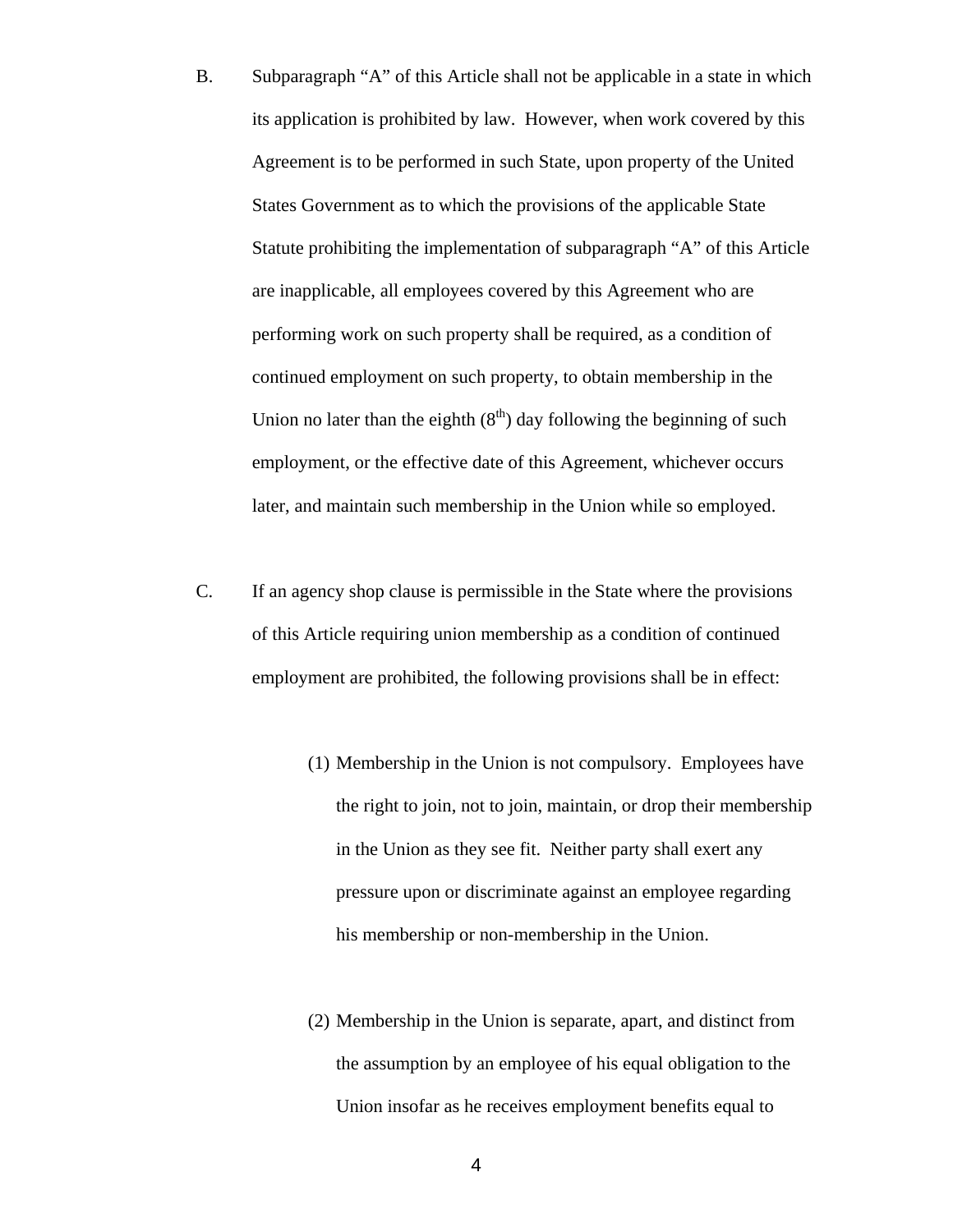those received by other employees. The Union is required under this Agreement to represent all of the employees in the bargaining unit fairly and equally, without regard to whether or not an employee is a member of the Union. The terms of this Agreement have been made for all employees in the bargaining unit, and not for members of the Union only. Accordingly, it is fair and equitable that each employee in the bargaining unit assume his fair share of meeting the Union's costs and expenses in serving as the exclusive bargaining representative.

- (3) In accordance with the policy set forth under subparagraphs "A" and "B" of this Article, all employees shall, as a condition of continued employment, pay to the Union, as the employees' exclusive bargaining representative, an amount which shall be limited to an amount designated by the Union, not to exceed the appropriate Local Union's regular and usual initiation fees and dues, to defray the costs of collective representation. For present employees, such payments shall commence eight (8) days following the effective date of this Agreement; and for new employees, the payment shall commence eight (8) days following the date of their employment.
- D. Upon the written request of the Union, the Employer shall be required to terminate the services of any employee who is in violation of any applicable provision of this Article.

 $\sim$  5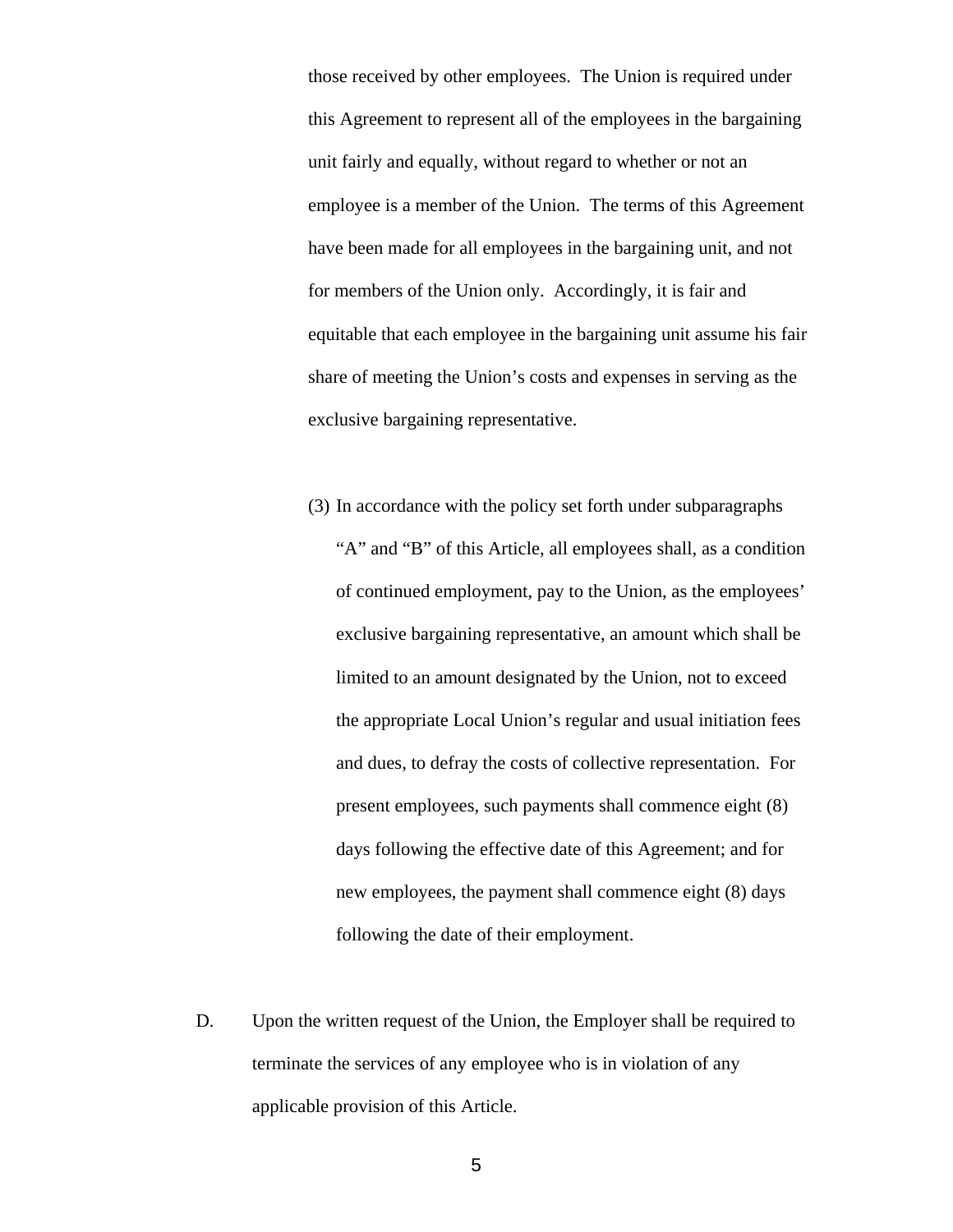E. The Employer agrees to deduct from the pay of employees and remit to the appropriate Local Union and/or District Council, all deductions authorized by the employees, pursuant to a voluntary, written authorization provided to the Employer, which is signed by each employee and is in a form consistent with applicable law, such as the sample form set forth as Addendum "A", attached hereto.

## ARTICLE V

## HIRING

- A. The employer agrees that all work under this Agreement should be performed by the local residents, hired pursuant to the hiring procedure hereinafter. Subject to the foregoing, the Union recognizes the right of the Employer to employ an agreed upon number of "key men". "Key men" shall mean those employees who are regularly and customarily employed by the Employer whenever he has work and who have been employed by him sometime during the past six (6) months and who, because of their special knowledge, skill and experience regarding the Employer's operations are considered necessary by the Employer to the efficient performance of the work to be done under this Agreement.
	- 1. Fringe benefit contributions that are worker-specific, e.g., pension, health and welfare, pre-paid legal, annuity or vacation, shall be paid to funds of the home local (as designated by the key man or traveler) at the rate normally charged by the home local fund. (If the key man does not designate a home local, all contributions will be made to, and

 $\overline{6}$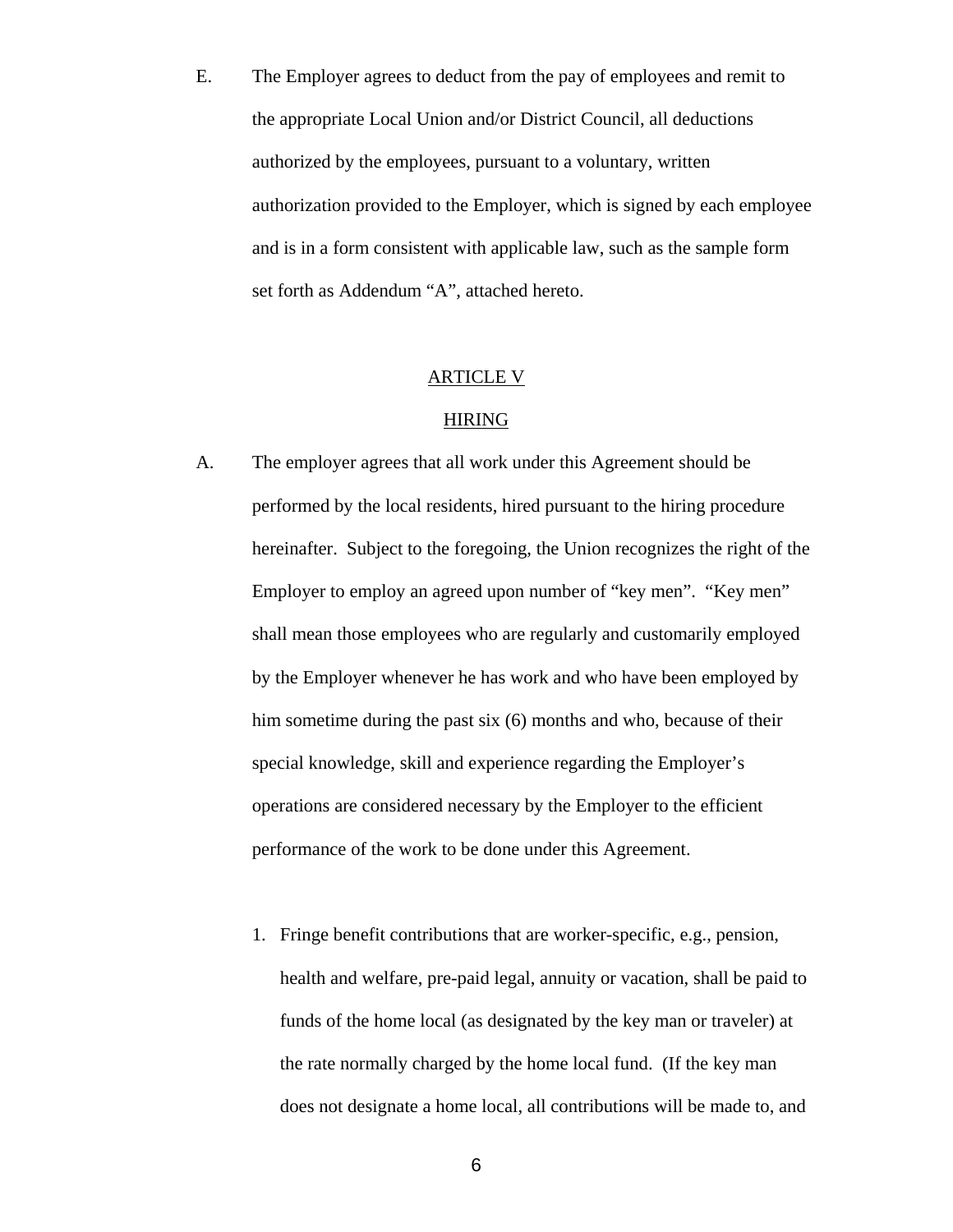the key man will participate in, worker-specific funds of the work local.) If the home local fund accepts multi-level contributions, the rate shall be that under which the key man is normally covered. If the home local rate for the aggregate of all worker-specific funds is less than the rate of the aggregate of those benefits for the work local, the difference will be added to the worker's wages. In no case will the worker's wages be reduced.

- 2. If the home local fund refuses to accept a worker-specific contribution and both work and home local funds are bound to a reciprocal agreement, contributions will be made into the funds of the work local at the rate appearing in the area agreement for the work local. If the home local fund refuses to accept a worker-specific contribution and the work and home local funds are not bound to a reciprocal agreement, the amount of all worker-specific benefits will be added to the employee's wages, except for health and welfare coverage. If health and welfare coverage is not provided through the home local, a key man's health and welfare contributions shall be made to, and he or she shall participate in, the work local health and welfare fund.
- 3. Fringe benefits that are not worker-specific, e.g., LECET or training will be paid to the work, local fund at the normal rate for that fund.
- 4. The contractor shall advise the union at the pre-job conference of the manner in which benefit contributions for each key man will be treated pursuant to the foregoing rules. Notwithstanding Section l, at the pre-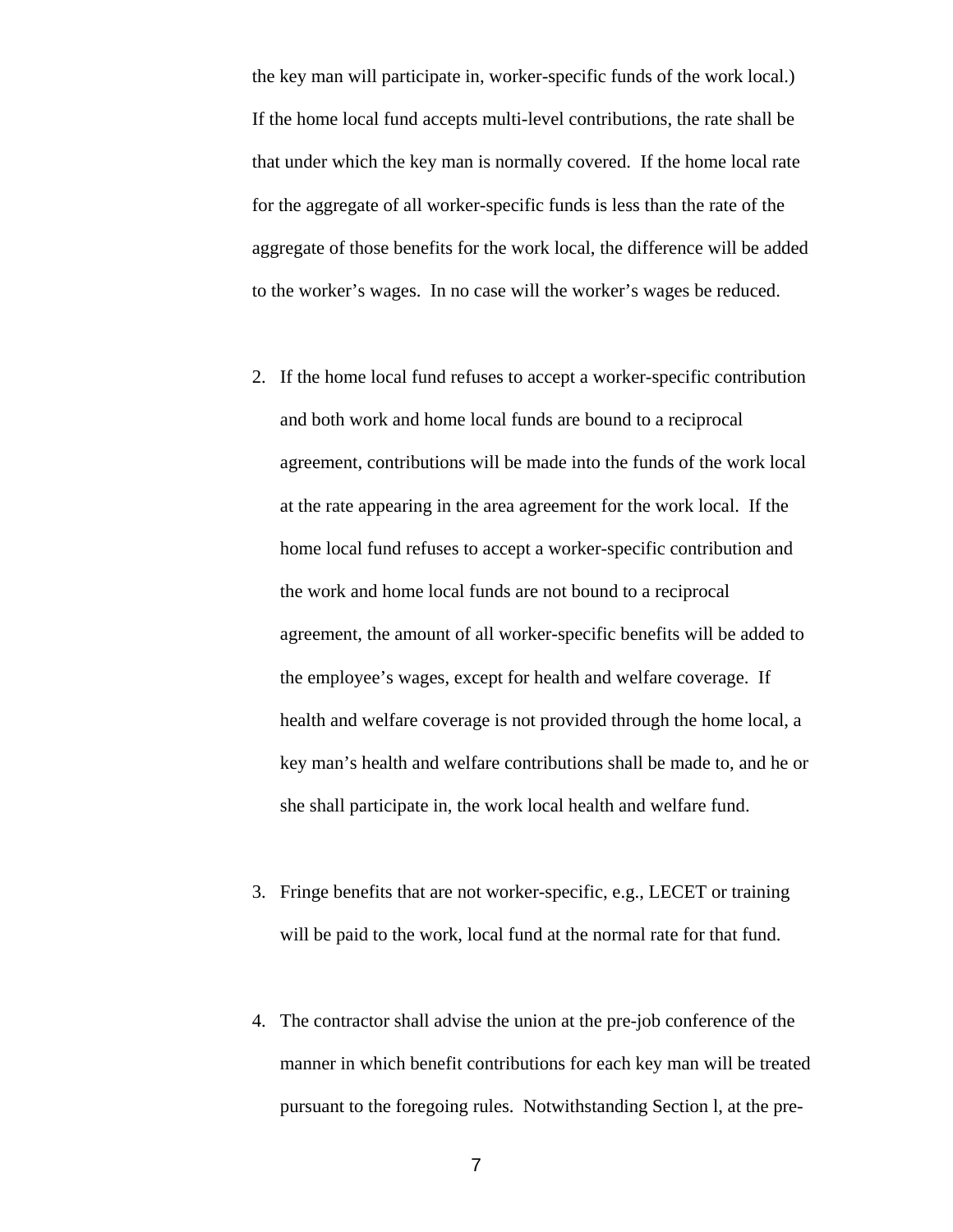job conference the Union may direct that vacation contributions are to be paid to the work local fund at the work local rates.

- 5. Where an employee directs that contributions for worker-specific benefits be remitted to his or her home local, that employee shall not be entitled to benefits from the worker-specific funds of the work local, except for health and welfare coverage when provided pursuant to Section 2 above.
- 6. The contractor agrees to be bound to the various agreements and declarations of trust, and amendments thereto, of the funds of the home local designated by a key man. The contractor authorizes the parties to such trust documents to name trustees and successor trustees and to administer the trust. However, no term or amendment of such trust agreement or declaration shall bind the contractor to any financial obligation beyond that set forth in this agreement.
- B. All employees other than "key men" shall be hired in accordance with the following provisions:
	- (1) If an exclusive hiring hall system is being operated by the Local Union and/or District Council in the area, the Employer agrees to rely upon said hiring hall as the exclusive source of applicants for employment and to conform to and be bound by its provisions. Disputes regarding the operation of the hiring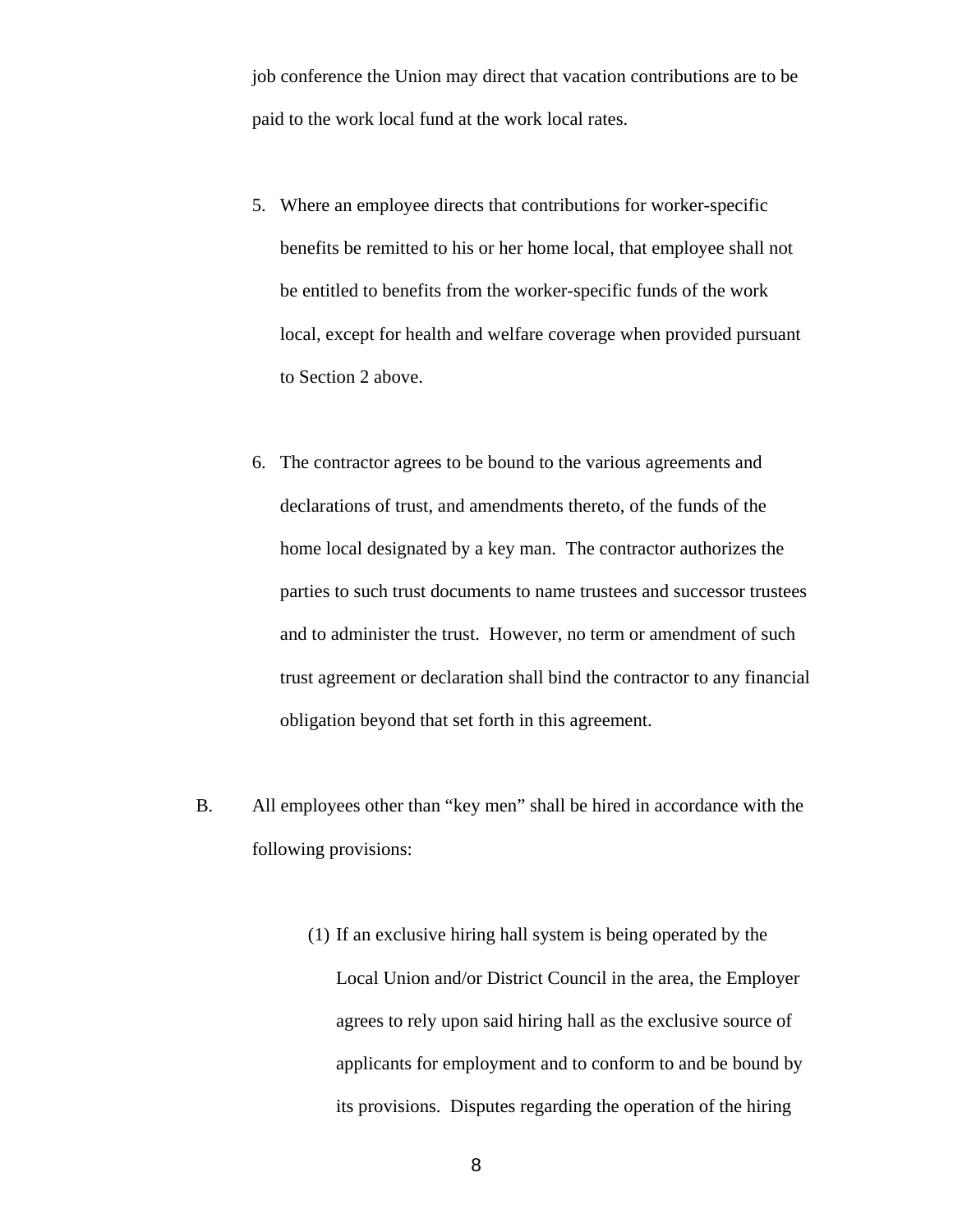hall will be subject to the grievance and arbitration procedure appearing in Article XIV herein.

(2) In all other areas, the Employer and the Local Union and/or District Council shall discuss hiring procedures.

- C. If, pursuant to discussions conducted under subparagraph B (2), the Local Union agrees to serve as the exclusive source of supply for such additional employees, the Employer and the Local Union shall bargain lawful objective standards, based upon local needs and conditions, to be employed in the referral of applicants for employment. Such standards shall be reduced to writing and posted in places where notices to employees and applicants for employment are customarily posted, together with all other provisions relating to the functioning of the hiring arrangement, specifically including the Employer's right to reject for cause; and all referrals will then be made in accordance with the aforesaid procedure and on a non-discriminatory basis.
- D. If, pursuant to discussions provided for in subparagraph B (2) above, the Local Union will not agree to serve as the exclusive source of supply for such additional employees, the Employer shall first notify the Local Union of opportunities for employment, and shall give the Local Union the first opportunity to refer qualified applicants for such employment for a period of not less than forty-eight (48) hours after such notice.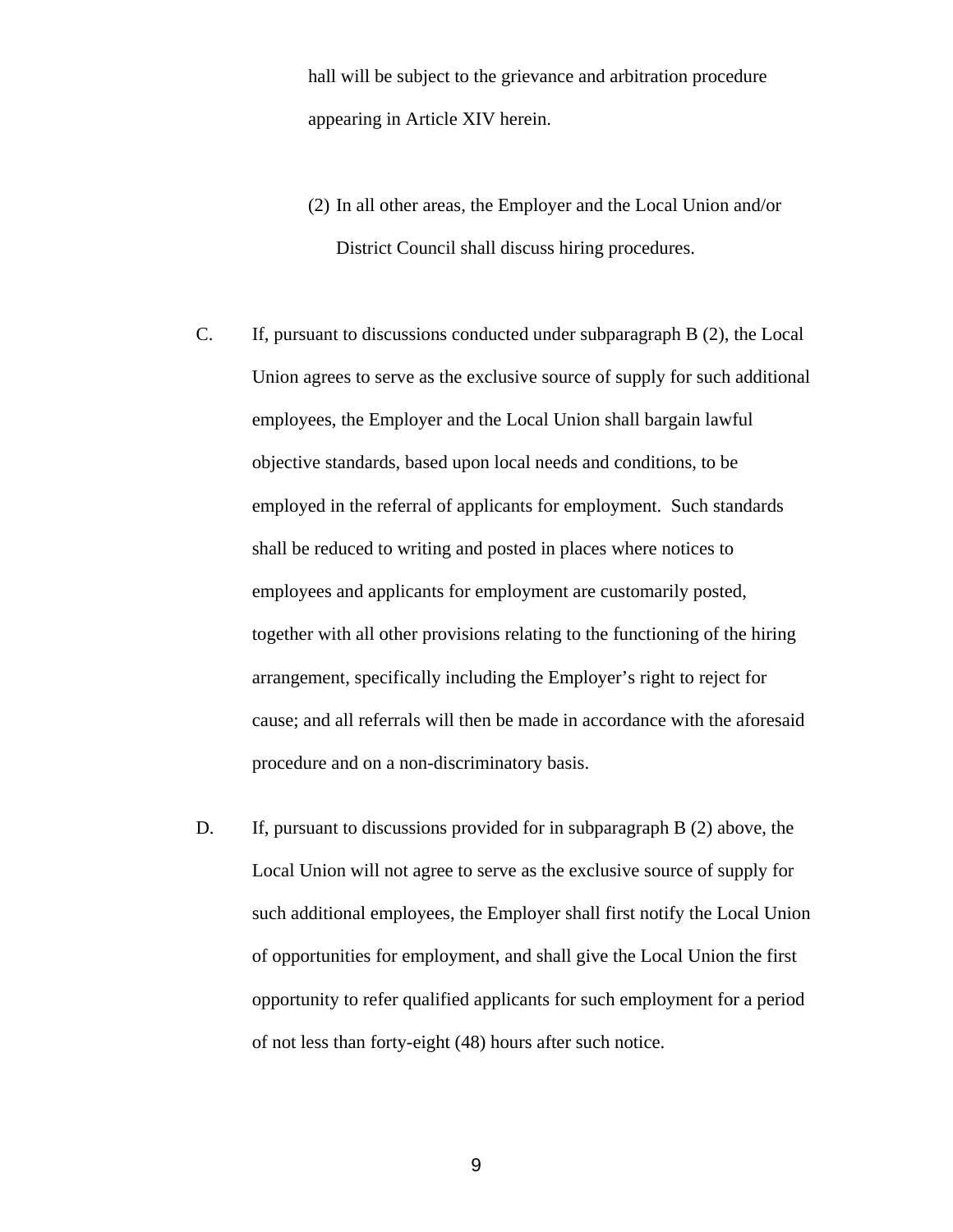E. Included as Addendum C to this Agreement is a model "hiring hall" plan which, in the opinion of the Union and the Employer, is lawful; and it is the intention of the aforesaid parties that, where the Employer agrees to utilize the services of the Local Union for all employees, but a hiring hall is not in operation at the time, the model "hiring hall" plan will act as a guide, thereby providing assistance in enabling the Employer and the Local Union to arrive at a hiring arrangement.

## ARTICLE VI

#### PRE-JOB CONFERENCE

- A. The Employer agrees to submit a Job Notification Form Addendum E, to the International Union at their headquarters located at 905  $16<sup>th</sup>$  Street, NW, Washington, D. C. 20006, Telephone (202) 737-8320, Fax (202) 737-2754, notifying them of jobs obtained by Employer, describing the locations, size and extent of the job as well as the proposed starting date. It is a violation of this Agreement to commence a job without prior notification or a pre-job conference, subject to the provisions as set forth below.
- B. Employers and representatives of the Laborers' International Union, District Council and/or Local Unions (s) having jurisdictions shall hold a pre-job conference so that the start and continuation of work may progress without interruption. It shall be the purpose of the pre-job conference for the Employer and the Union to agree on such matters as the length of the work week, the number of key employees to be brought in, the total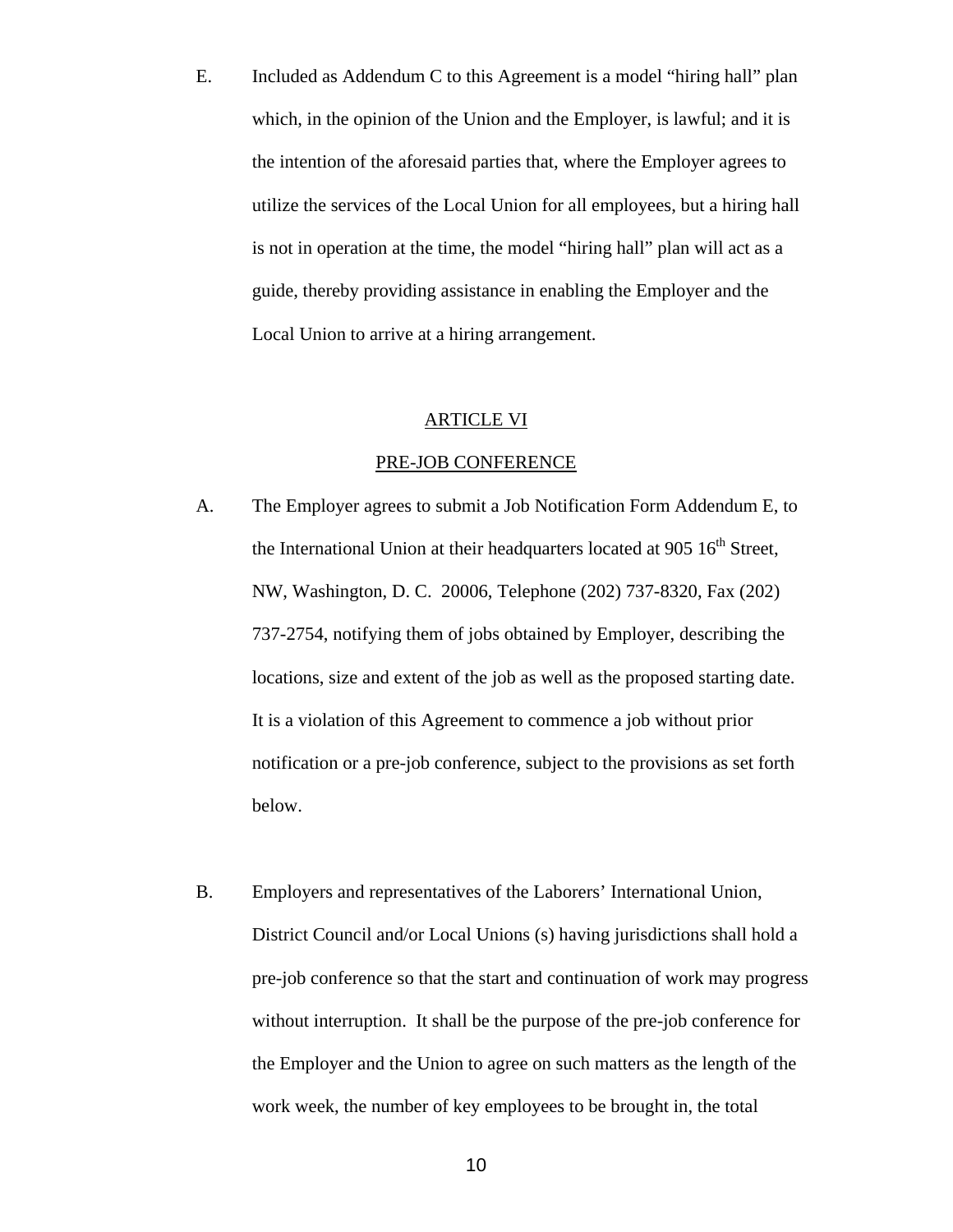number of employees to be employed, the method of referral, the checkoff of union dues, initiation fees or Agency Shop fees, the applicable wage rates and fringe benefit contributions in accordance with the contract, and any other matters, provided that it is agreed that interpretation of this Agreement shall be a matter for the principal parties hereto. Unresolved issues shall be subject to the provisions of Article XIII.

C. The Local Union and/or District Council shall furnish the Employer with copies of the applicable local or area collective bargaining agreement, together with information regarding the availability of qualified manpower and other pertinent matters.

### ARTICLE VII

#### WAGES AND CONDITIONS OF EMPLOYMENT

- A. Subject to the provisions of this Agreement, the hourly rates of pay, overtime, working conditions, travel or subsistence allowances, and all fringe benefits shall be those established through collective bargaining between the appropriate Local Union and/or District Council and the local contractors in the area where the particular job of the Employer is located.
- B. In order to maintain continuity of work on the Employer's projects and to insure against any work stoppage in the event of a breakdown of local negotiations, it is agreed that when a local agreement terminates, the Employer will continue to observe the terms and conditions contained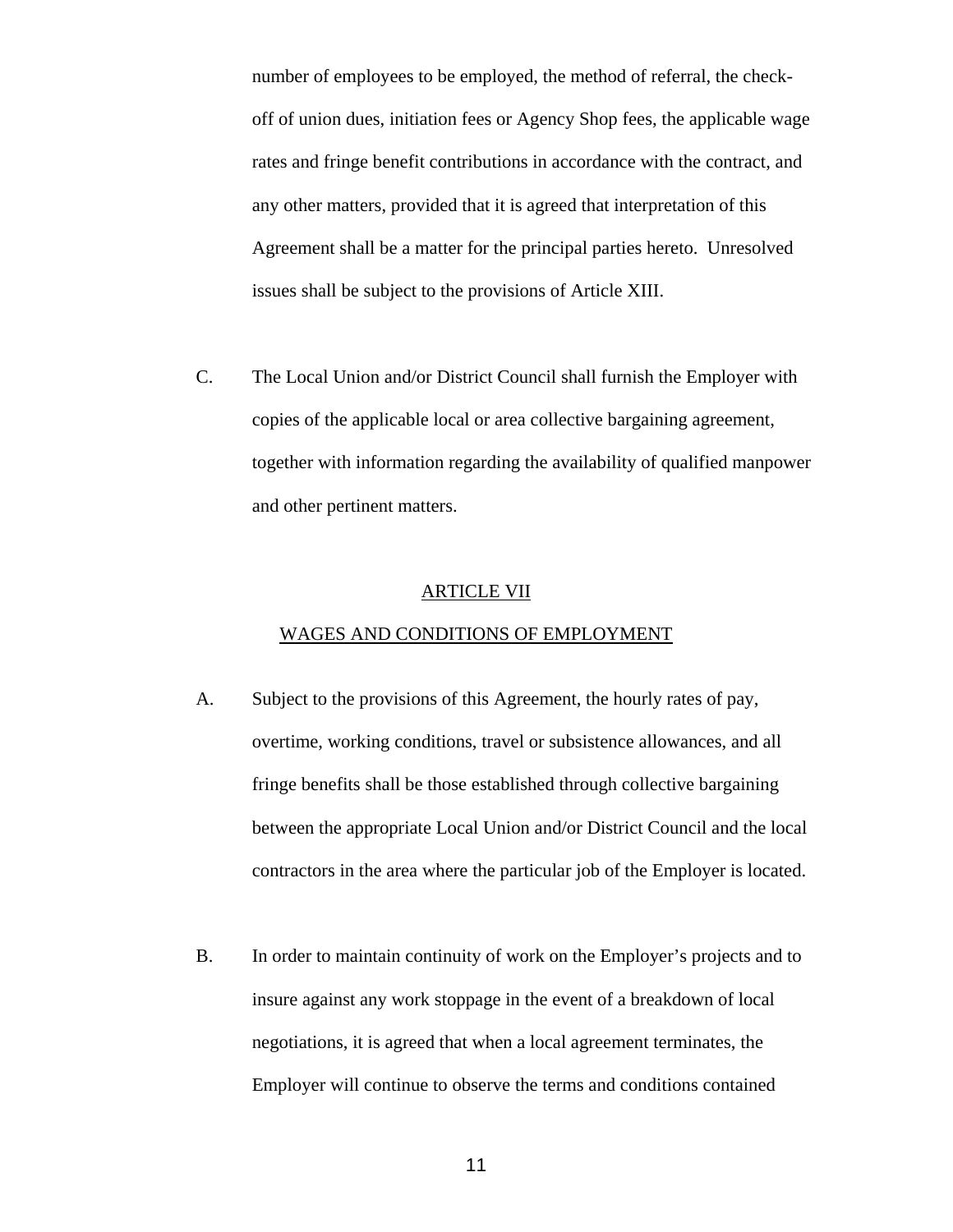therein until a new contract has been reached between the Local Union and/or District Council and the contractors in the area. Pending local settlement, there shall be no work stoppage on the Employer's job; provided, however, that when negotiations are completed, the Employer agrees to comply with the terms of the new agreement, whichever is the earlier date.

- C. When the Employer enters an area where wages and conditions of employment have not been established pursuant to negotiations between the appropriate Local Union and/or District Council and the contractors in the area, the Employer and the Union will negotiate such wages and other conditions of employment as are necessary and reduce their understanding to writing. It is understood and agreed that, should the parties fail to agree, either party shall be permitted full economic recourse to support its position, and the provisions of Article XV shall not be applicable.
- D. The Employer agrees to become party to the standard fringe benefit trust agreements which have been entered into between local contractors and the Local Union and/or District Council involved.
- E. The Employer agrees to make timely payments into all fringe benefit funds negotiated and established under the applicable Local Union and/or District Council collective bargaining agreement.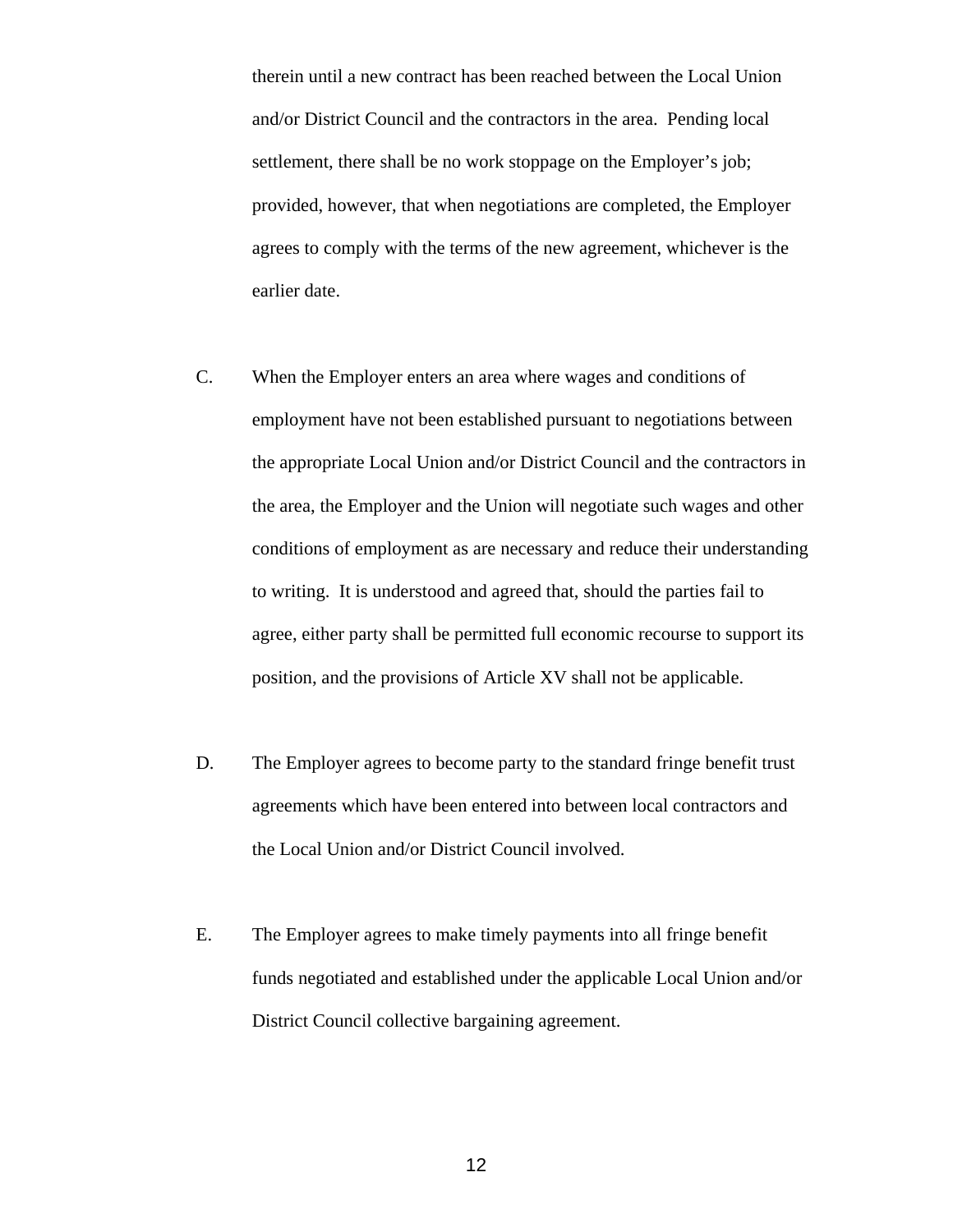- F. Notwithstanding the terms of any local union negotiated agreement, an Employer signatory to this Agreement shall make the fringe benefit contributions for the Employer's "key men" to the trust funds designated by the "key men" as their home trust funds, and shall not be obligated to contribute for the "key men" to any other trust funds, provided that the trust funds so designated agree to accept the contributions and credit the "key men" for those contributions in accordance with the trust funds' rules. The contribution shall be at the customary rates set by the home trust funds. The "key men" for whom contributions are made in accordance with this Section to their designated home trust funds shall look only to those trust funds for benefits.
- G. The Employer agrees to deduct and transmit to the Laborers' Political League (LPL) five cents (\$.05) for each hour worked from the wages of those employees who have voluntarily authorized such contributions on the forms provided for that purpose by the Union, see Addendum "B". These transmittals shall occur weekly, and shall be accompanied by a list of the names of those employees for whom such deductions have been made, and the amount deducted for each such employee.

The Employer shall retain 2% of the gross proceeds from the checkoff as reimbursement for the Employer's costs in administering this checkoff.

The Laborers' International Union of North America agrees to indemnify and hold harmless the Employer from any and all claims, actions and/or proceedings arising out of said Laborers' Political League.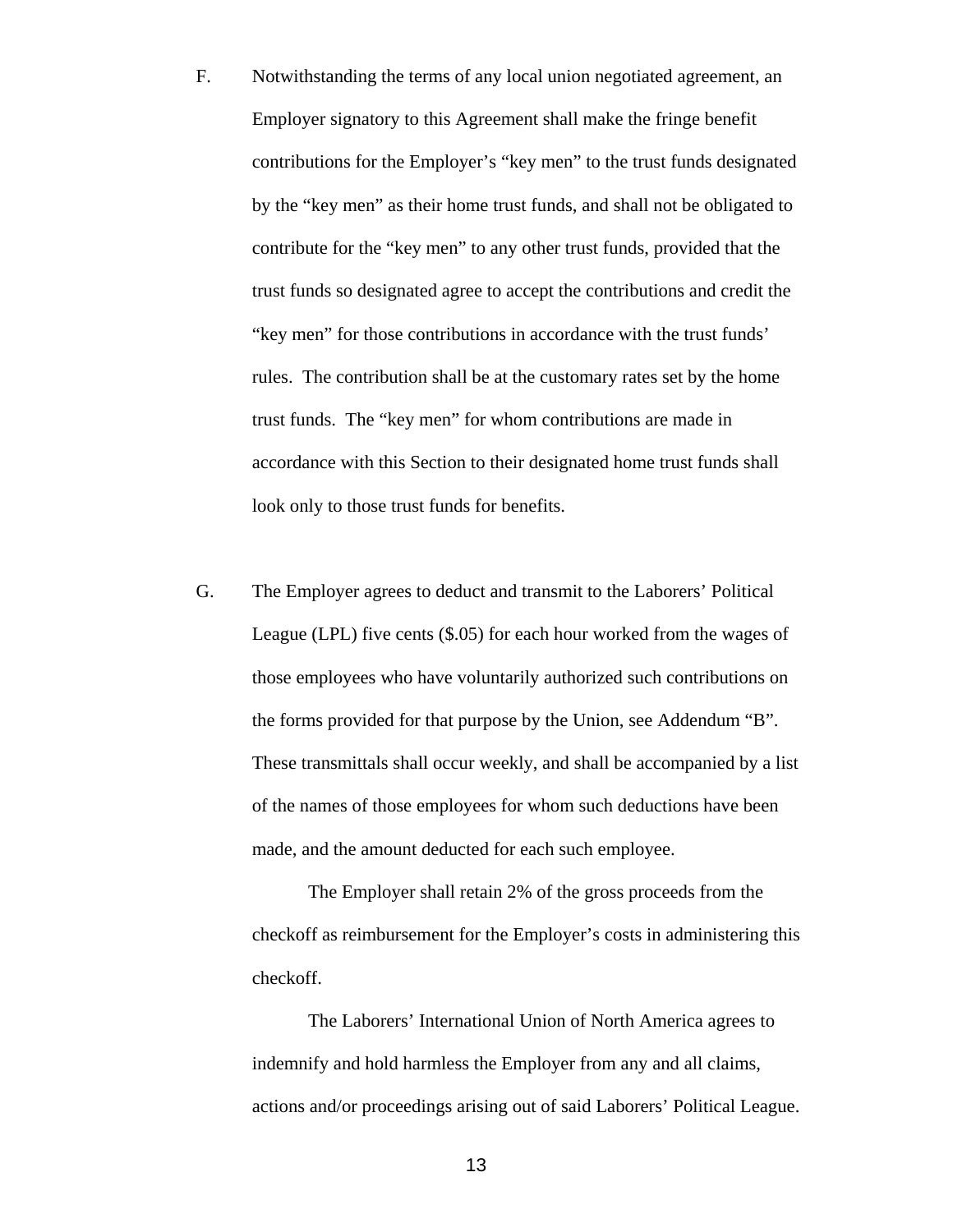- H. The Employer agrees to submit to the Laborers' Employers Cooperation and Education Trust ("LECET") the amount of five cents (\$.05) per hour for all hours worked by all employees of the Employer covered by this agreement, as set forth in Addendum D, unless the applicable local agreement required a contribution to a Regional or Local LECET, in which case the Regional or Local agreement provision shall apply.
- I. The Employer agrees to be fully responsible for any delinquency by a subcontractor in the payment of any wages or fringe benefits required by this Agreement.

## ARTICLE VIII

#### LABORERS-EMPLOYERS BENEFIT PLAN COLLECTION TRUST

- A. The Employer hereby adopts Addendum E to this Agreement which provides for submission by the Employer of the various fringe benefit contributions and Union dues deductions required by this Agreement to the Laborers-Employers Benefit Fund Collection Trust ("Collection Trust"), a central clearinghouse for such payments.
- B. The Employer agrees to submit to the Collection Trust all fringe benefit contributions and Union dues deductions required by this Agreement to the Collection Trust at such times and in such manner as required by the Collection Trust. However, in no event shall the contributions earned or dues deductions made during any calendar month be submitted to the Collection Trust later than by the twentieth (20th) day of the immediately

 $\sim$  14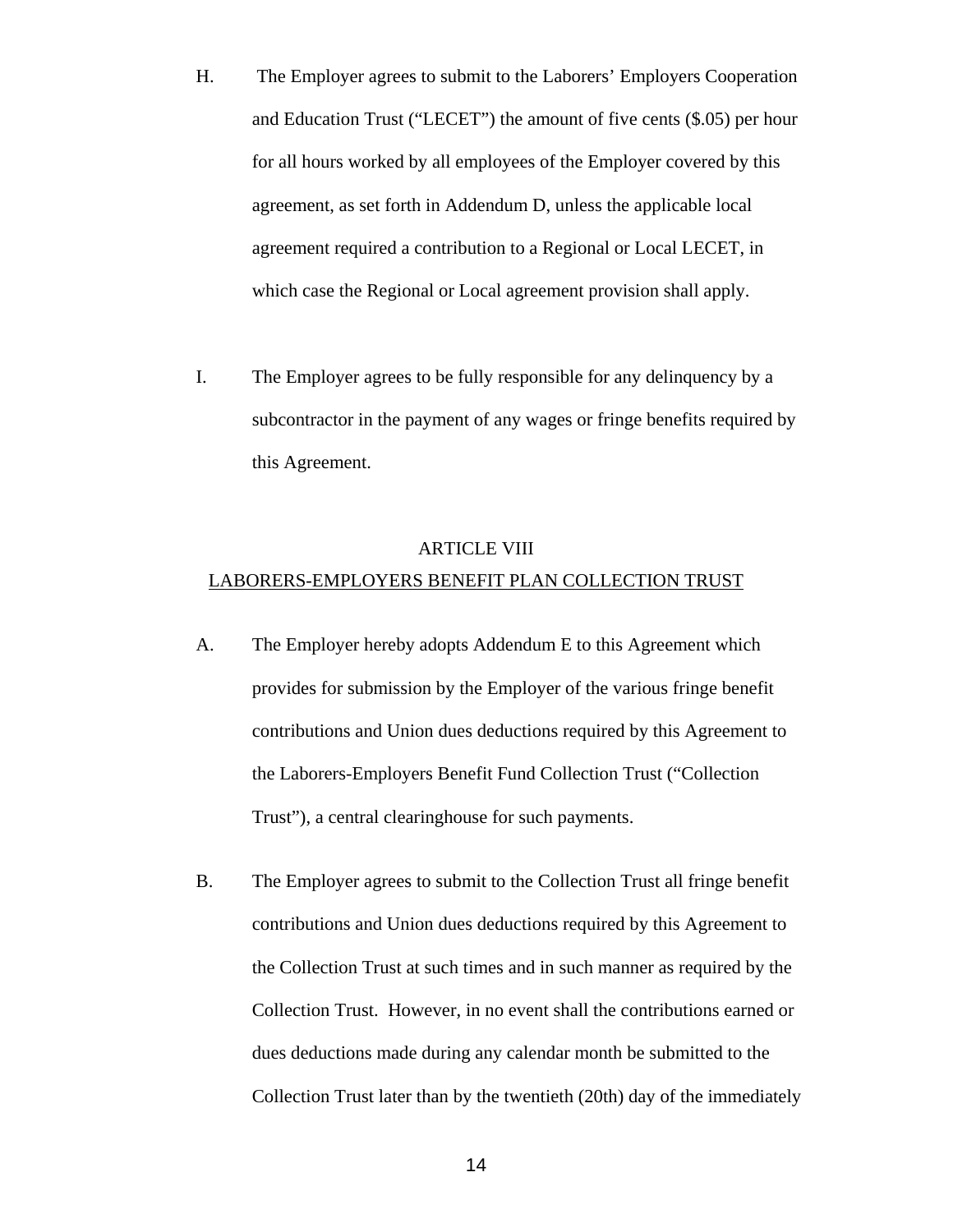following month. This 20th day of the succeeding month shall be considered the due date unless an earlier due date is set by the Collection Trust.

- C. In addition to the aforementioned contributions and dues deductions, the Employer shall contribute to the Collection Trust, for its own benefit, four cents (\$0.04) for each hour worked under the Collective Bargaining Agreement. Such contributions shall be submitted periodically to the Collection Trust with the benefit fund contributions and dues deduction for the same period.
- D. In the event that the Employer fails to submit to the Collection Trust any contribution, dues deduction or report required by this Agreement within fifteen (15) calendar days after the due date, the Union, the Collection Trust, or any benefit fund owed contributions will notify the principal officer of the Employer of the delinquency. If all amounts due have not been paid within five (5) days after such notice is given, the Union shall be entitled to take any lawful action that it deems necessary or appropriate to collect the amounts due, including a work stoppage, and such action shall not be considered a violation of this Agreement, including Article XV. Further, the Employer shall be responsible for all costs of collection incurred by the Union, the Collection Trust, and the benefit funds.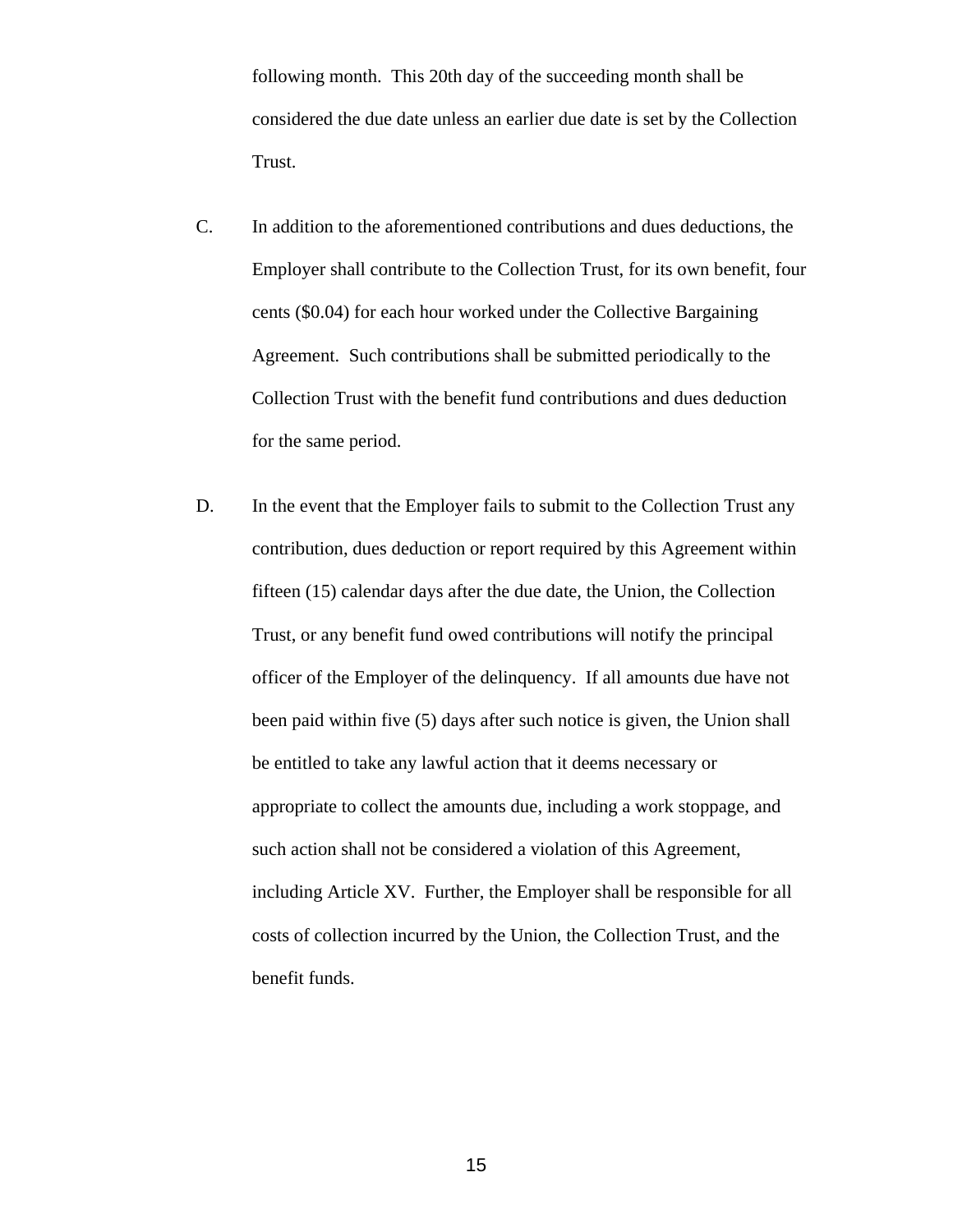## ARTICLE IX

## SUBCONTRACTING

 A. The Employer agrees that all contractors or subcontractors who are engaged by the Employer to perform work of the kind covered by this Agreement at the site of the construction, alteration, painting, demolition, or repair of a building, structure, or other construction work shall be or shall become a signatory to this Agreement prior to the award by the Employer of any such contract or subcontract, if such contractor or subcontractor is not already a party to a collective bargaining agreement with the appropriate Local Union and/or District Council. The Employer agrees to call this specific Article to the attention of all contractors or subcontractors prior to any engagement by the Employer to perform work of the kind covered by this Agreement.

## ARTICLE X

#### SAFETY

A. Safety rules and regulations which have been jointly established under the applicable local collective bargaining agreement, and those which have been established pursuant to Federal and State laws and regulations, shall be adhered to at all times. The Employer shall, at all times, conform his operation to such safety requirements. The parties recognize the maintenance of a safe work environment is the sole and exclusive responsibility of the Employer. The Union assumes no duty to enforce safety rules or requirements of applicable Federal or State laws, the Union is not a guarantor of workplace safety or against occupational injury to individual employees.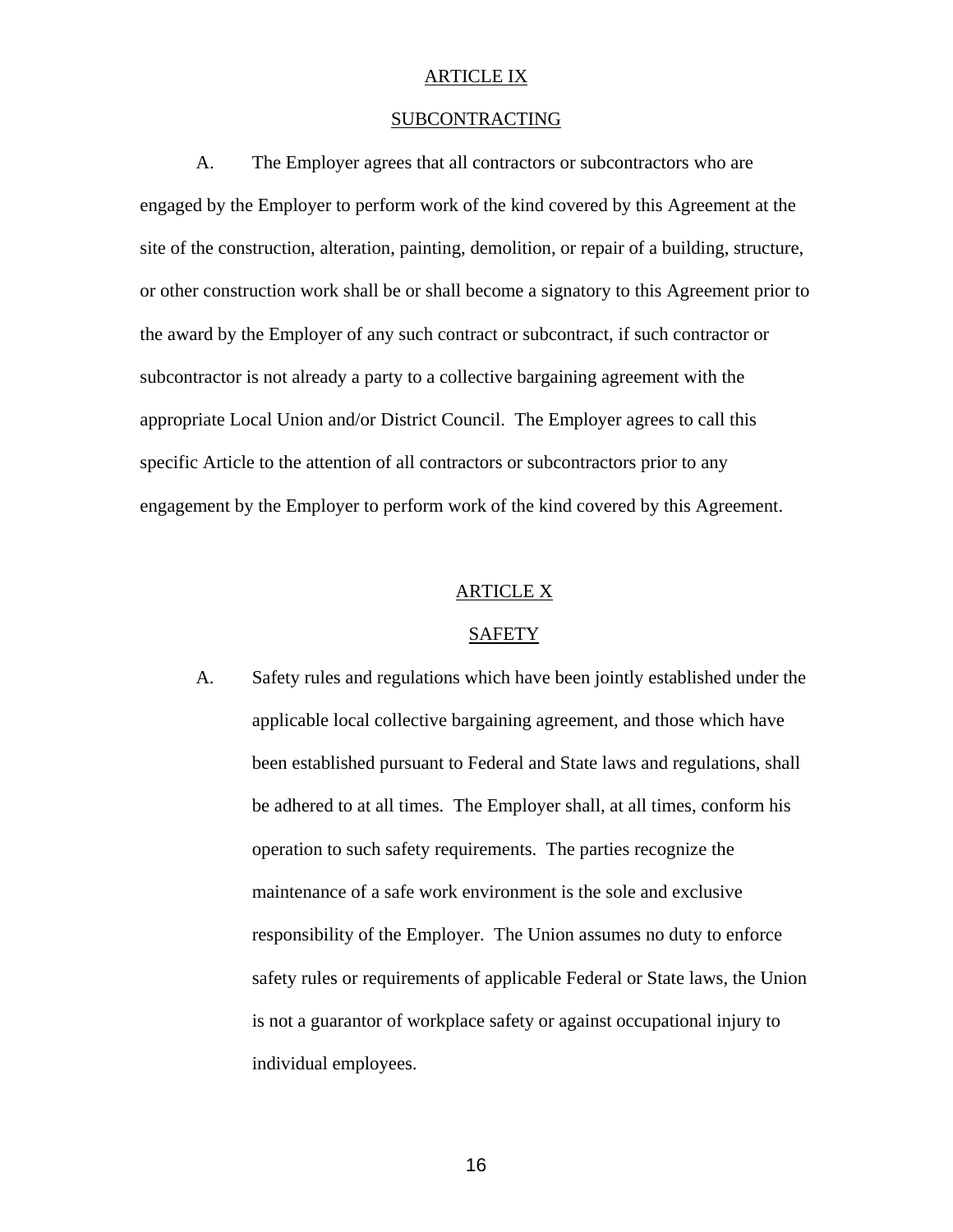## ARTICLE XI

#### PRODUCTIVITY

A. There shall be no bonus, or task work; nor shall there be any limit on or curtailment of production.

## ARTICLE XII

#### MATERIALS

A. The Employer shall not be restricted in the selection of materials, supplies or equipment used in his operation. While the Employer and the Union recognize that the Employer is not obligated under this Agreement to use any particular product, the Employer unilaterally declares that where available, and practicable, he intends to give favorable consideration to building materials which bear the label of the Laborers' International Union of North America.

## ARTICLE XIII

#### UNION REPRESENTATION

- A. Authorized representatives of the Union shall, at all times, have access to jobs where employees covered by this Agreement are employed, provided that they do not unnecessarily interfere with production. They shall be permitted to engage in such activities as are reasonable and necessary for the purpose of administering and enforcing this Agreement.
- B. Stewards shall be working employees appointed by the Local Union and/or District Council who, in addition to their regular duties as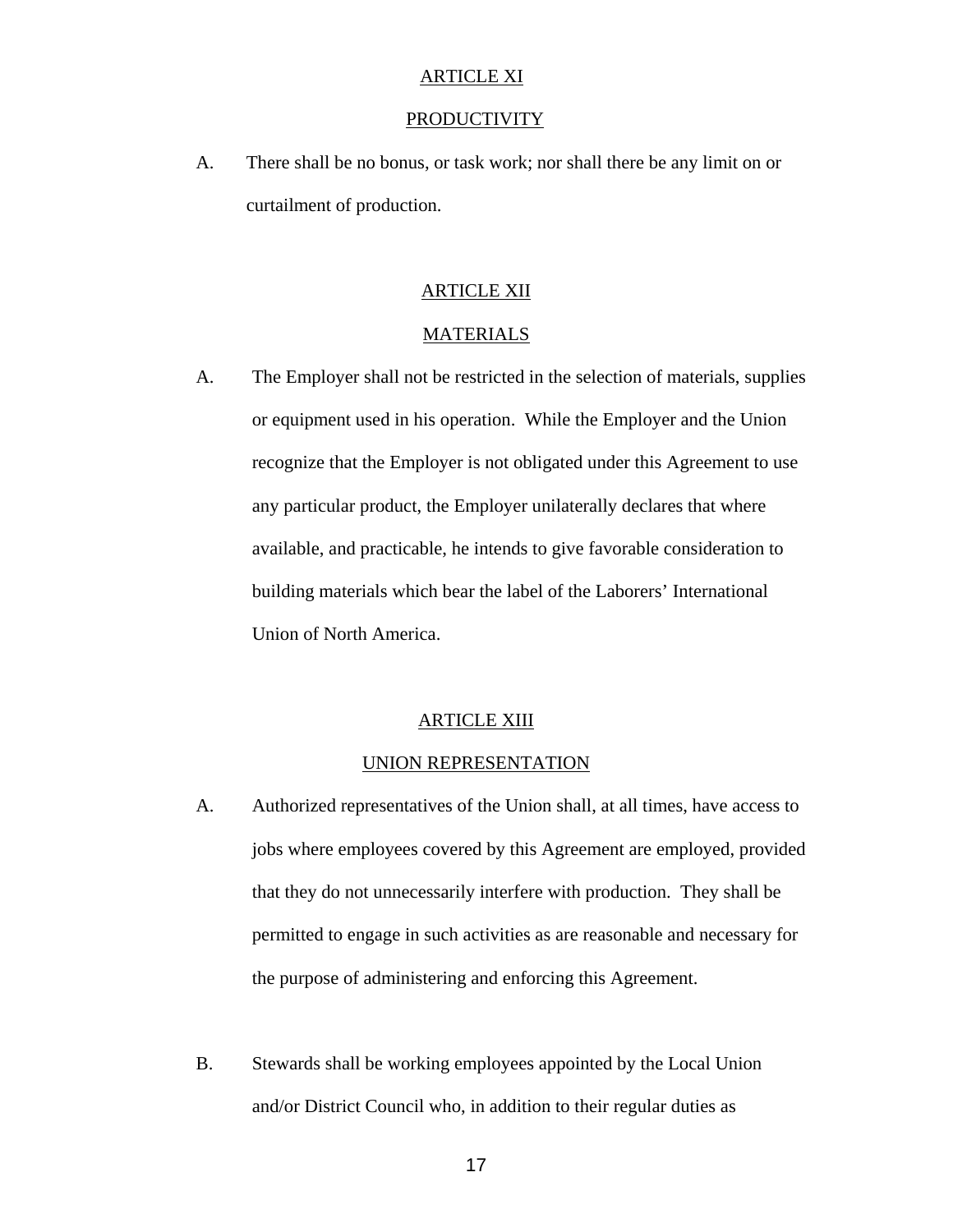employees, shall be permitted to perform Union duties during working hours. The Union agrees that such duties shall be performed as expeditiously as possible and the Employer agrees to allow such stewards a reasonable amount of time for the performance of such duties.

#### ARTICLE XIV

#### GRIEVANCE PROCEDURE AND ARBITRATION

A. All disputes or grievances involving or arising out of the interpretation or application of the provisions of this Agreement, including any disputes over work jurisdictions, shall be settled in the following manner:

**STEP 1** – The first attempt to settle any such dispute or grievance shall be made at the job level between the representative of the Local Union and/or District Council involved and the Employer's representative.

**STEP 2 –** If such dispute or grievance is not settled at the job level within three (3) days, it shall then be referred to the General President of the Laborers' International Union, or his designated representative, and the appropriate representative of the Employer. If the dispute or grievance is not settled promptly on this level, the parties may extend the period for settlement to a fixed date which is mutually agreed upon, or the dispute or grievance may promptly be submitted to arbitration under the provisions of Step 3, hereinafter set forth.

**STEP 3** – If, after referral to Step 2, the dispute or grievance remains unresolved, the matter may then be referred to arbitration by either party, upon written notice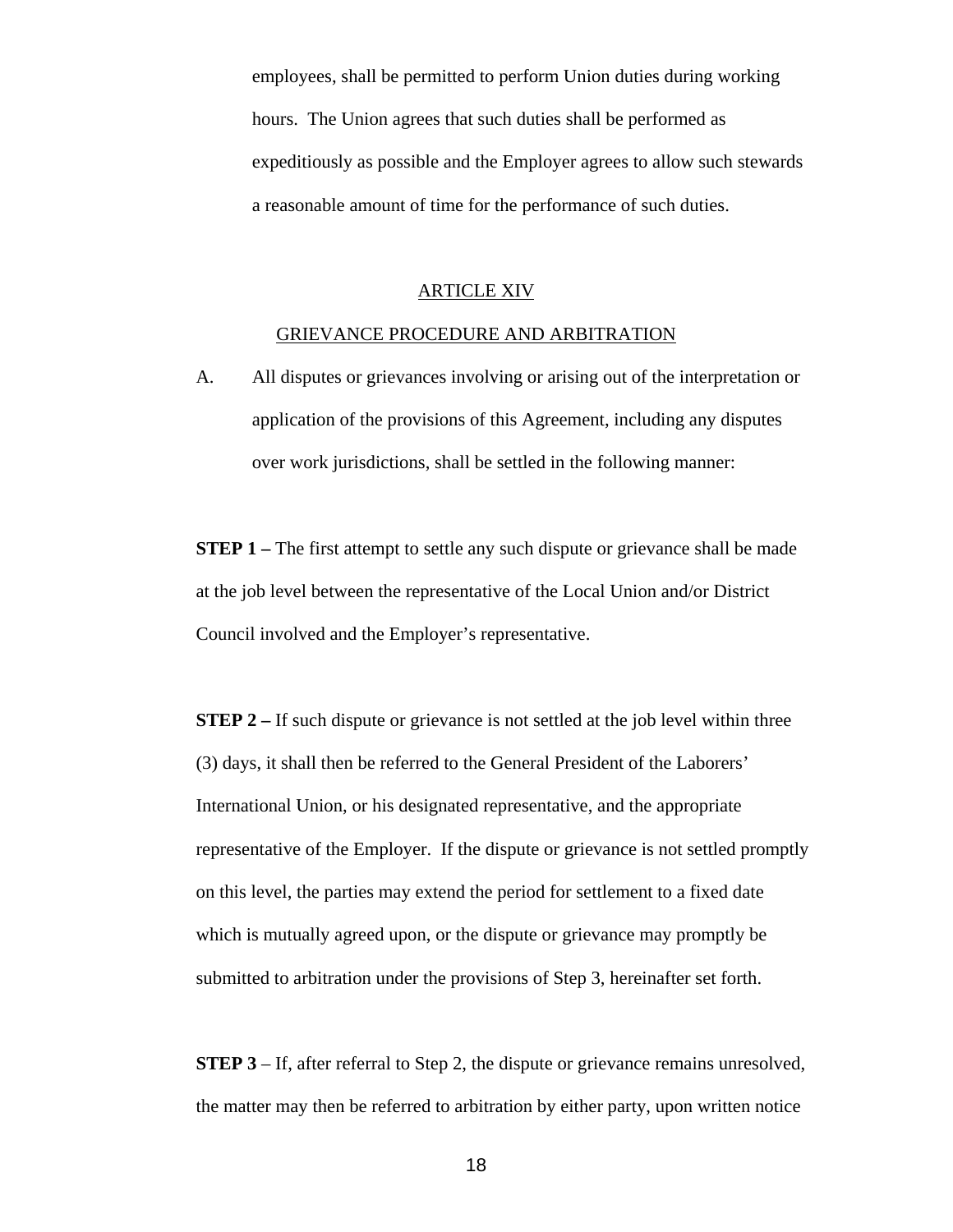to the other. If the parties are unable to agree upon an arbitrator, application may be made by either party to the Federal Mediation & Conciliation Services (FMCS) for a panel of five (5) arbitrators, upon receipt of which, both parties shall immediately, alternately strike names, choosing by lot which party is to strike first, until the last name remains, which person shall be designated as the arbitrator. The decision of the arbitrator shall be rendered no later than fifteen (15) days from the date of submission and shall be final and binding upon the Employer and upon the Union and its members.

- B. The Union and Employer shall bear their respective costs of the arbitration procedures separately. The fees of the arbitrator shall be shared proportionately between the Union and the Employer.
- C. In the event that either party fails to comply with the decision of the arbitrator, except in cases involving Article VII, the terms and conditions of Article XV shall not apply, and either party shall be permitted to resort to economic recourse.

#### ARTICLE XV

#### NO STRIKE – NO LOCKOUT

A. Except as otherwise provided herein, the parties agree that there shall be no strike or lockout over any dispute or grievance subject to the grievance procedure provided for herein.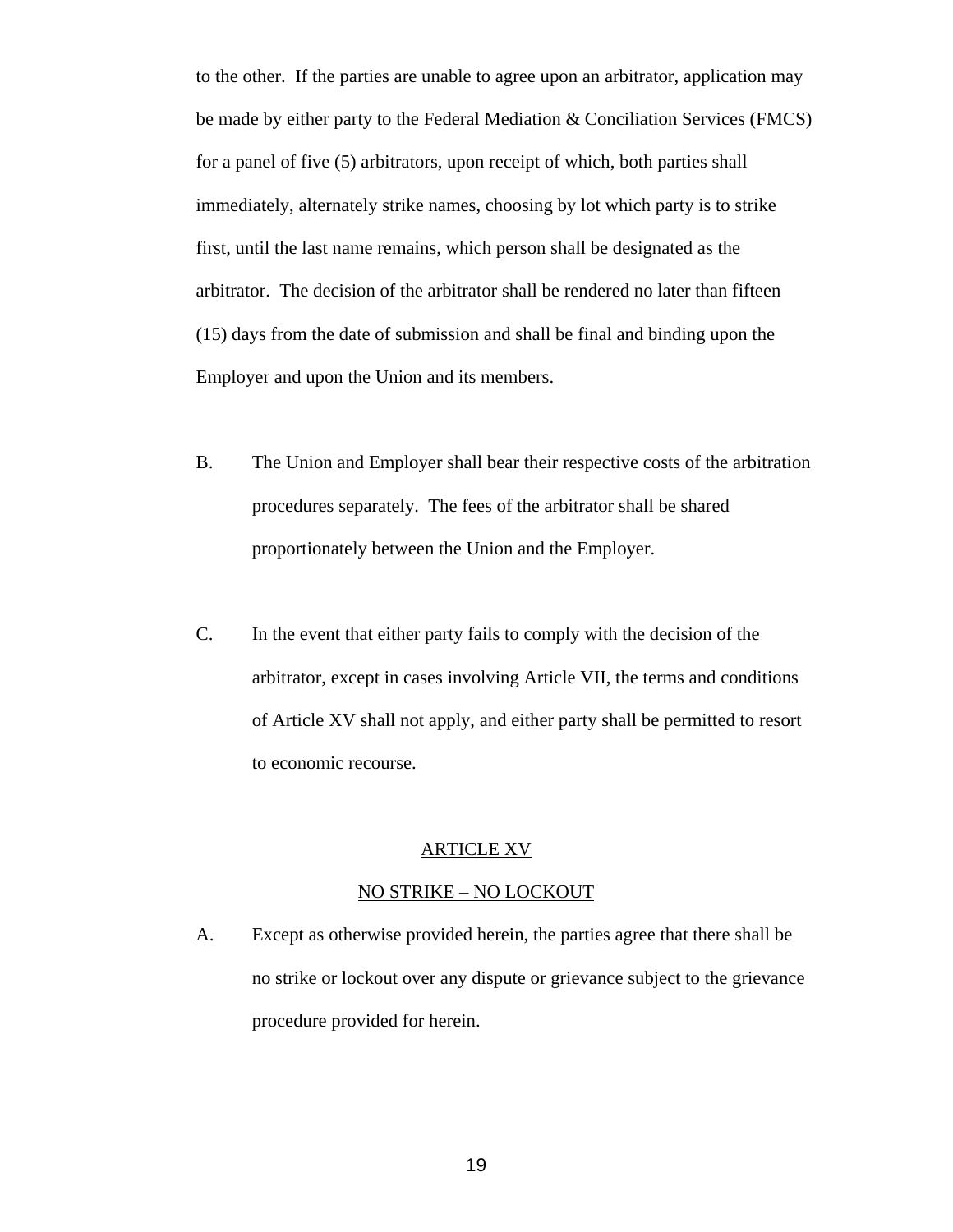- B. It is further agreed and under stood that no liability shall attach to the Laborers' International Union of North America by reason of any unauthorized act of any employee of the employer, or of any Local Union and/or District Council, or official thereof, unless and until such unauthorized act has been expressly ratified by the Laborers' International Union.
- C. The provisions of subparagraph "A", this Article, shall not be applicable in the event the Employer shall fail to make prompt payment of wages to employees covered by this Agreement, or shall fail to make timely payments or contributions to fringe benefit plans as required under Article VII of this Agreement, or shall fail to conduct a "pre-job conference" as contemplated by the provisions of Article VI.

#### ARTICLE XVI

## SAVINGS CLAUSE

A. In the event that any provisions of the Agreement shall be declared invalid, unlawful, or inoperative by reasons of a final order of any tribunal of competent jurisdiction, the parties may re-negotiate such provision for the purpose of establishing an adequate replacement thereof which will most closely meet the objectives of such invalid provision, without violating such final order.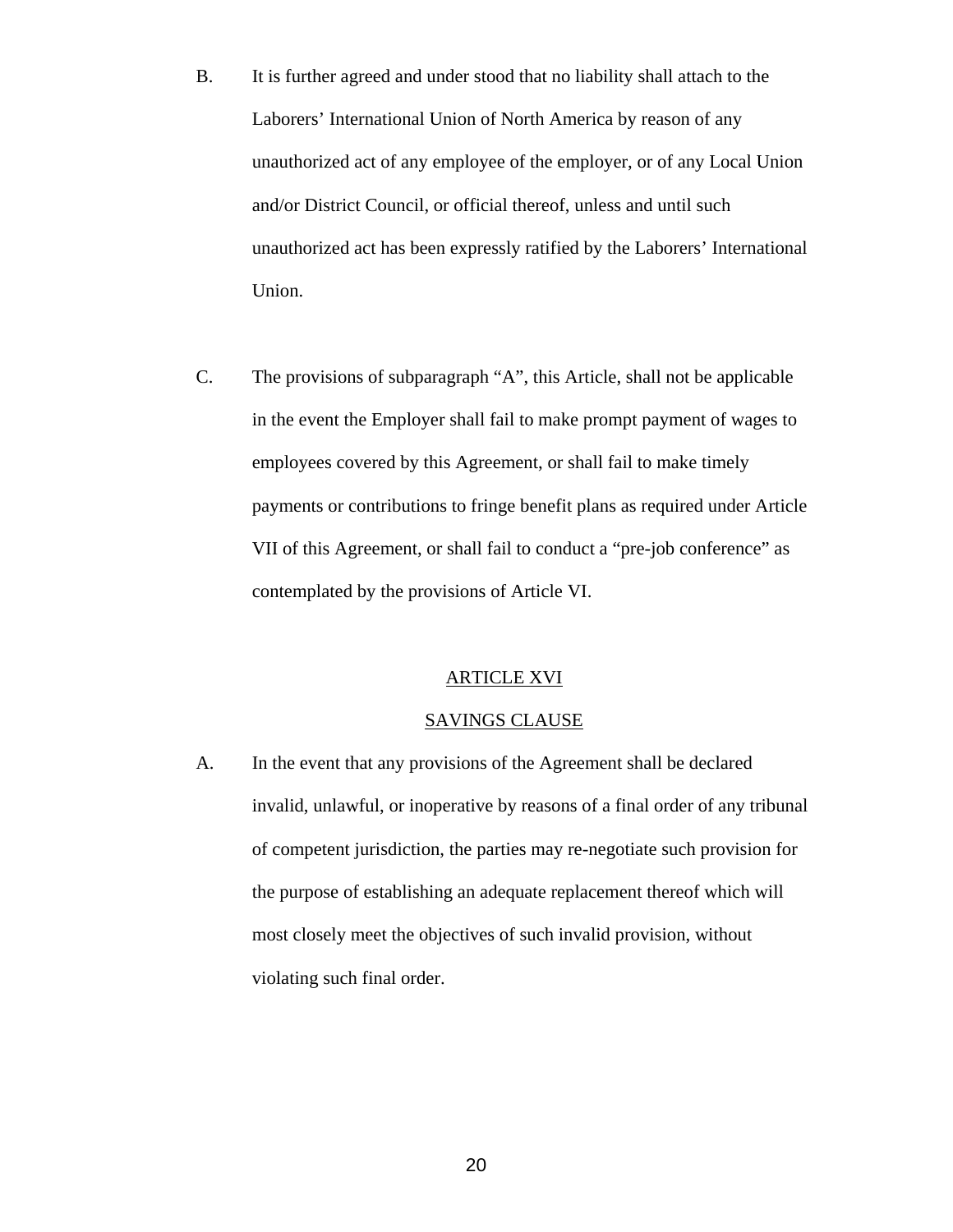- B. In the event that any tribunal of competent jurisdiction invalidates any paragraph, section, sentence or Article of this Agreement, all remaining provisions of this Agreement shall remain in full force and effect.
- C. This Agreement shall supersede all previous contracts entered into between the Union and the Employer, and any provisions of a Local Union and/or District Council collective bargaining agreement, which conflicts with the provisions, contained herein shall be considered subordinate to this Agreement and shall not prevail. Any procedure established by a local agreement for the resolution of jurisdictional disputes shall be deemed to conflict with this Agreement.

## ARTICLE XVII

#### WORK PRESERVATION

A. To protect and preserve, for employees covered by this Agreement, all work they have performed and all work covered by this Agreement, and to prevent any device or subterfuge to avoid the protection and preservation of such work, it is agreed as follows: If the Employer performs on-site construction work of the type covered by this Agreement, under its own name or name of another, as a corporation, company, partnership or other business entity, including a joint venture, wherein the Employer, through its officers, directors, partners, owners or stockholders, exercises directly or indirectly (including, but not limited to, management, control or majority ownership through family members) management control or majority ownership, the terms and conditions of this Agreement shall be applicable to all such work.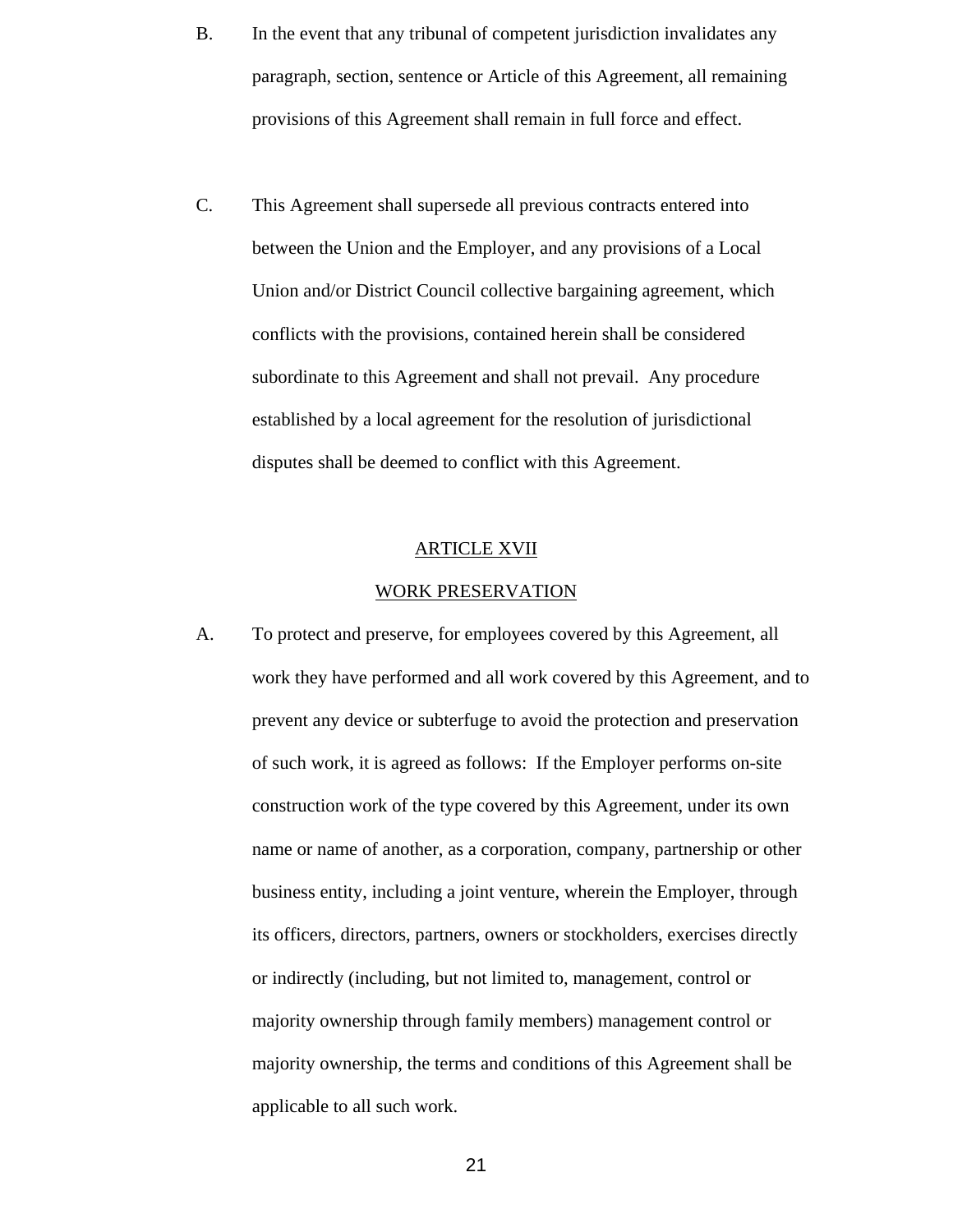# **ACCEPTANCE OF AGREEMENT**

# **LABORERS' INTERNATIONAL UNION OF NORTH AMERICA**

General President

General Secretary-Treasurer

Date

 $\overline{a}$ 

 $\overline{a}$ 

 $\overline{a}$ 

 $\overline{a}$ 

 $\overline{a}$ 

 $\overline{a}$ 

 $\overline{a}$ 

 $\overline{a}$ 

 $\overline{a}$ 

 $\overline{a}$ 

**FOR THE COMPANY:** 

Signature

Name and Title

Company Name

Address

City, State and Zip Code

Telephone Number Fax Number E-mail address

Date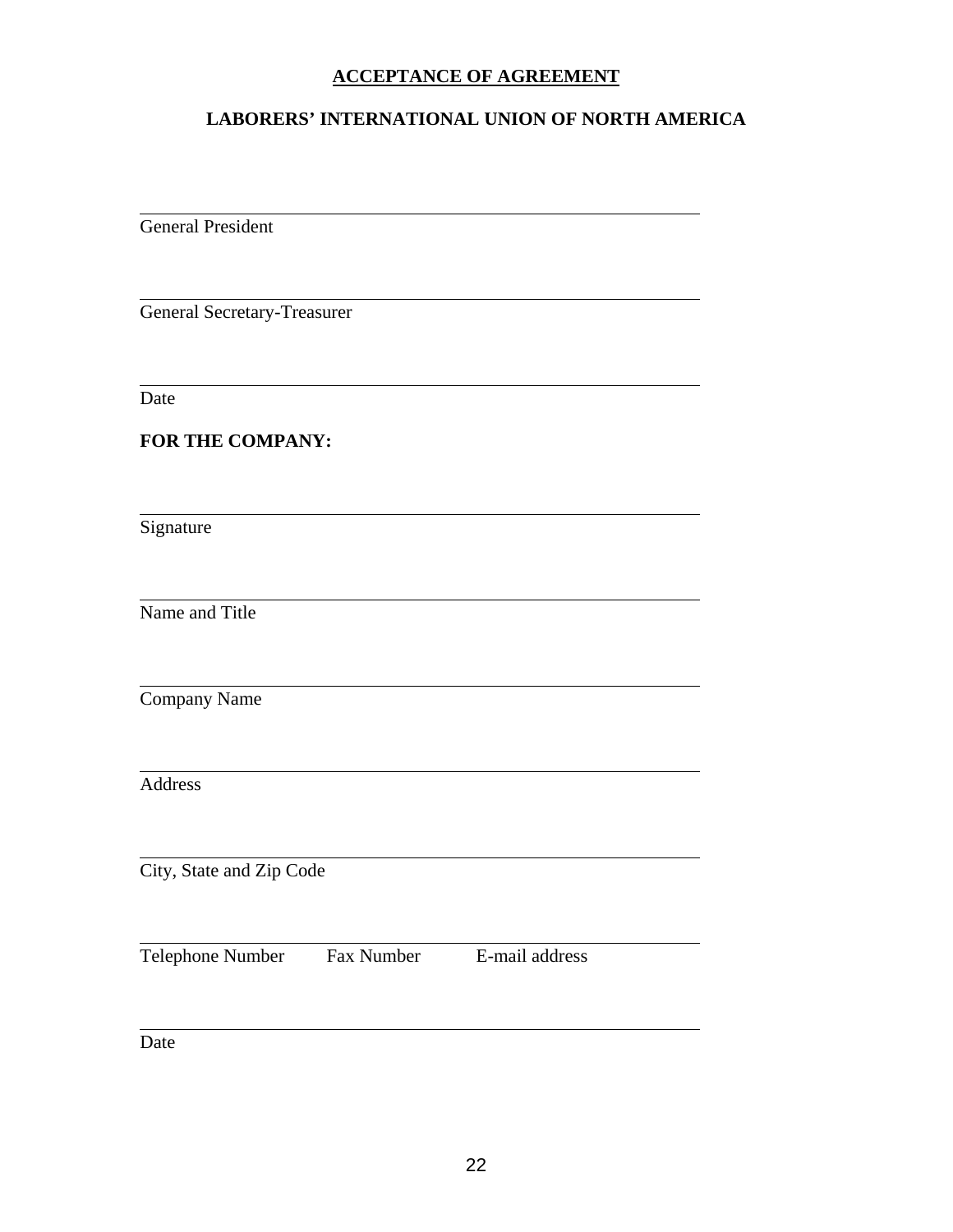## **ADDENDUM A**

# **CHECKOFF AUTHORIZATION AND ASSIGNMENT**

Local Union No.

Affiliated with THE LABORERS' INTERNATIONAL UNION OF NORTH AMERICA, AFL-CIO

> \_\_\_\_\_\_\_\_\_\_\_\_\_\_\_\_\_\_\_\_\_\_\_\_\_\_\_\_\_\_\_\_\_ Name of Employee

I, \_\_\_\_\_\_\_\_\_\_\_\_\_\_\_\_\_\_\_\_\_\_\_\_\_\_\_\_\_\_\_\_, do hereby assign to Local Union No. \_\_\_\_\_\_\_\_\_\_\_\_, Laborers' International Union of North America, AFL-CIO, such amounts from my wages as shall be required to pay the initiation fees, readmission fees, membership dues, and assessments of the Local Union as may be established from time to time. My Employer is hereby authorized to deduct such amounts from my wages and pay the same to the Local Union and/or its authorizes representative, in accordance with the collective bargaining agreement in existence between the Local Union and my Employer.

This authorization shall become operative upon the effective date of each collective bargaining agreement entered into between by Employer and the Local Union.

This authorization shall be irrevocable without regard to by present to continued membership in the Union for a period of one (1) year, or until termination of the collective bargaining agreement in existence between my Employer and the Local Union, whichever occurs sooner; and I agree and direct that this authorization shall be automatically renewed and shall be irrevocable for successive periods of one (1) year each, or for the period of each succeeding applicable collective bargaining agreement unless written notice is given by me to my Employer and the Local Union not more than twenty (20) days and not less than ten (10) days prior to the expiration of each period of one (1) year, or of each applicable collective bargaining agreement between my Employer and the Local Union, whichever occurs sooner.

Dues and fees paid to Local Union are not deductible as charitable contributions for federal income tax purposes. Dues and fees paid to Local Union \_\_\_\_\_\_\_\_, however, may qualify as business expenses, and may be deductible in limited circumstances subject to various restrictions imposed by the Internal Revenue Services.

This assignment has been executed this \_\_\_\_\_\_\_ day of \_\_\_\_\_\_\_\_, \_\_\_\_\_\_\_\_\_.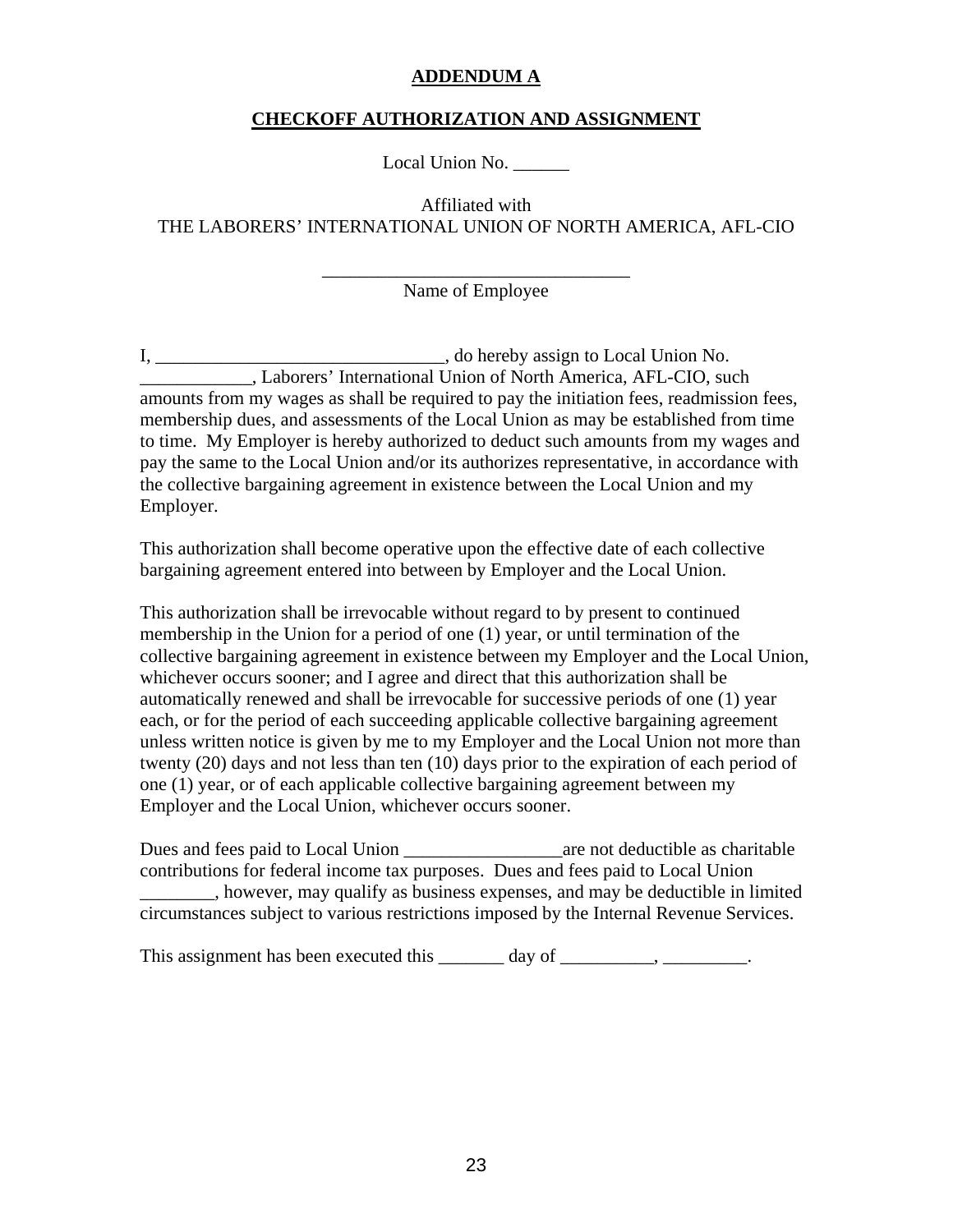# **ADDENDUM B**

# **L.P.L. PAYROLL CHECKOFF AUTHORIZATION**

I hereby authorize and direct each employer signatory to an agreement with the Laborers' International Union of North America, or any of its affiliates for whom I work to deduct from my paycheck five cents (\$.05) for each hour worked every pay period and to remit such amount the Laborers' Political League ("LPL") at such time as other remittances are made to the Union.

This authorization is voluntarily made. I understand that the signing of this authorization and the making of payments to LPL are not conditions of membership in the Union or of employment with any employer, that I have a right to refuse to sign this authorization and to contribute to LPL without reprisal and the LPL will use the money it receives to make political expenditures and contributions on connection with federal, state and local elections. I also understand that this amount of money is merely a suggested guideline, that I am free to contribute more or less than this amount by any lawful means other than this checkoff and that the Union cannot favor or disadvantage me because of the amount of my contribution or my decision not to contribute.

This authorization shall remain in effect until revoked by me in writing.

 $\overline{a}$ 

Date Signature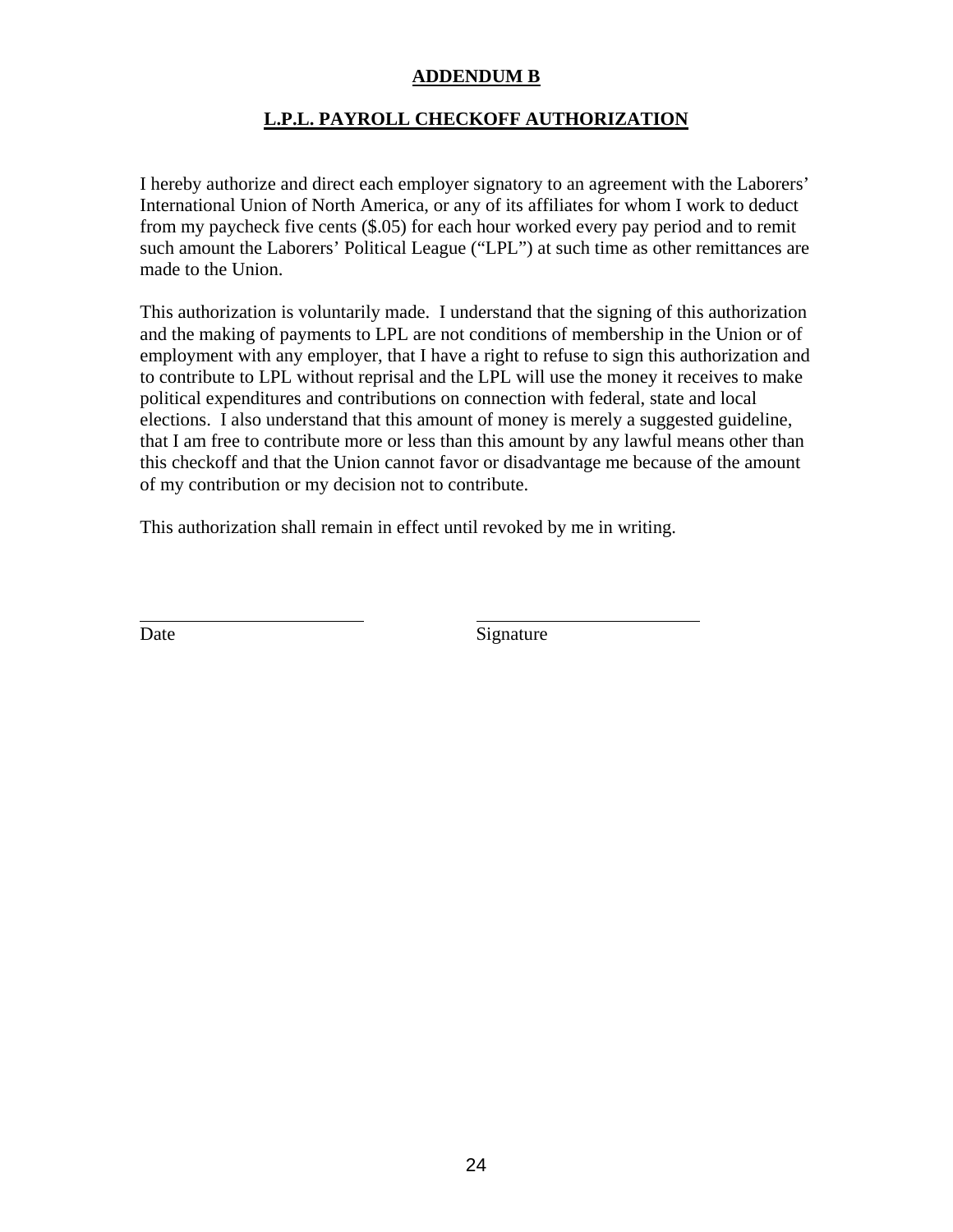# **ADDENDUM C**

# **MODEL HIRING HALL SYSTEM**

To provide an efficient, competent, and safe system of production in the construction industry; to eliminate the evils of casual employment, thereby securing a fair distribution of employment and living wage to those workers who must gain their livelihood from the industry to which they contribute their labor, and the provide an orderly procedure of referral of applicants to employment, there is hereby established this plan of referral between

herewith referred to as "the Employer" and Local Union No. Laborers' International Union of North America, hereinafter referred to as "the Union".

\_\_\_\_\_\_\_\_\_\_\_\_\_\_\_\_\_\_\_\_\_\_\_\_\_\_\_\_\_\_\_\_\_\_\_\_\_\_\_\_\_\_\_\_\_\_\_\_\_\_\_\_\_\_\_\_\_\_\_\_\_\_\_\_\_\_\_\_\_,

- 1. Except for the minimum number of key men, the Employer shall notify the union of its need for all other workmen and shall not recruit applicants directly or hire additional persons not referred by the Union.
- 2. The Employer, in requesting referrals, shall specify to the Union: (a) the The number of employees required; (b) the location of the project; (c) the nature and type of construction involved; (d) the work to be performed; and (e) such other information as is deemed essential by the Employer in order to enable the Union to make proper referral of applicants.
- 3. Registration and selection of applicants for referral to jobs shall be on a non-discriminatory basis, and shall in no way be affected by Union membership, by-laws, rules, regulations, constitutional provisions, or any other aspect or obligation of Union membership policies or requirements.
- 4. The Employer reserves and shall have the right to accept or reject any applicants referred by the Union or to discharge for cause any employees who have been accepted, but who subsequently prove unsatisfactory, subject to the Appellate Procedure herein.
- 5. The Union shall maintain a list of persons available for employment.
- 6. Registration and referral of applicants shall be in accordance with the plan. The Union shall register all applicants for employment on the basis Groups listed below. Each applicant shall be registered in the highest priority Group for which he qualifies.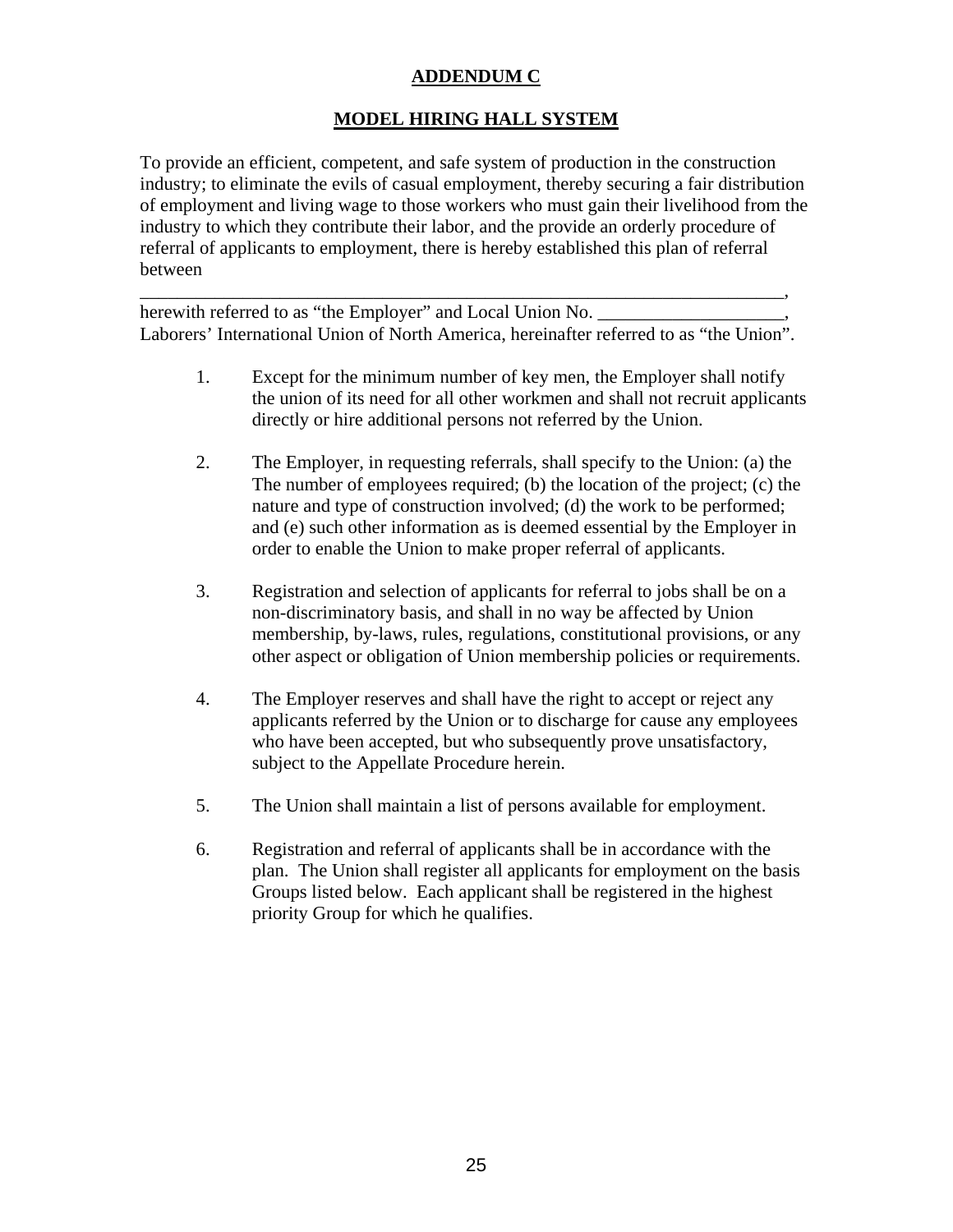# **ADDENDUM C – Continued**

# **GROUP A**

All applicants who have worked as building and construction laborers for the past three (3) years; have been employed for a period of one (1) year during the last three (3) years by Employers (parties to collective bargaining agreements with the Union, not containing discriminatory referral provisions), and who have maintained residence for the past year within the geographical area constituting the normal construction labor market.

## **GROUP B**

All applicants for employment who have worked as building and construction laborers for the past three (3) years, and have been employed for a period of at least six (6) months within the past three (3) years by Employers (parties to collective bargaining agreements with the Union not containing discriminatory referral provisions).

## **GROUP C**

All applicants for employment who have worked as building and construction laborers for the past two (2) years or more and who have for the past year or more held residence within the geographic area constituting the normal construction labor market.

## **GROUP D**

All applicants for employment who have worked as building and construction laborers for more than one (1) year.

- 7. The Union shall maintain each of the separate Group lists set forth above, which shall list the applicants within each Group in the order they register as available for employment.
- 8. The Union shall refer applicants to the Employer by first referring applicants in "Group A" in the order of their places on said list, and then referring applicants in the same manner successively from the lists in "Group B", then "Group C", and the "Group D". Any applicant who is rejected by the Employer shall be returned to this appropriate place within his Group and shall be referred to another Employer n accordance with the position of his Group and his place within the Group. Upon a registrant being referred for employment and actually employed on a job more than three (3) days, such registrant's name shall be removed from the list until such time as his employment has been terminated, at which time he shall be registered at the bottom of the appropriate list under which he is entitled to be registered.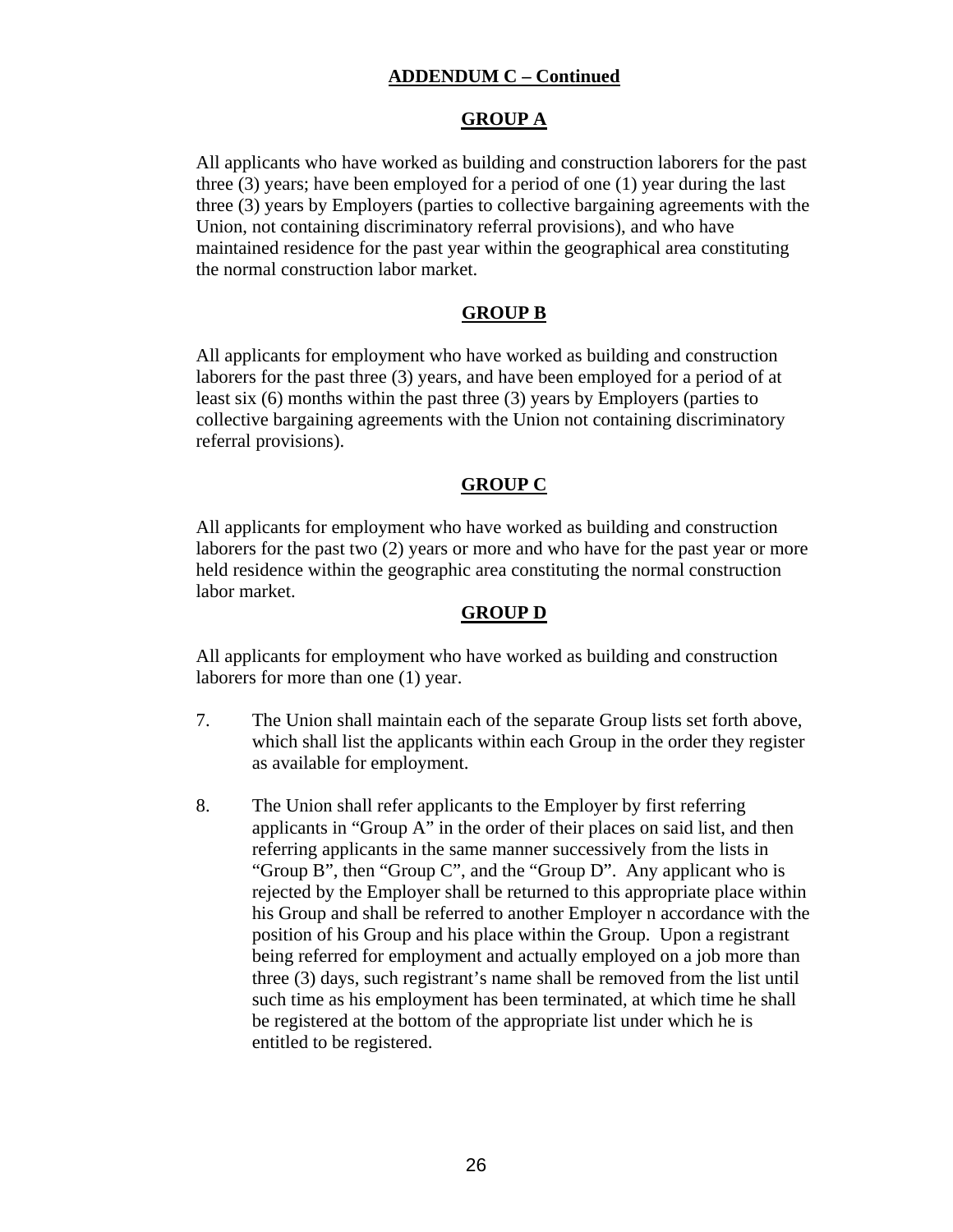# **ADDENDUM C – CONTINUED**

- 9. Registration of applicants for referral shall be held not less than once each week for a period, or periods, of not less than two (2) hours in duration. Registration periods shall be established by the Union and notification thereof shall be given to all interested parties by posting in the Union Office and on the job site in conspicuous locations not less than forty-eight (48) hours before a registration period.
- 10. In the event that the referral facilities maintained by the Union are unable to fill the requisition of an Employer for employees within a forty-eight (48) hour period after such requisition is made by the Employer (Saturdays, Sundays and Holidays exempted), the Employer may employ applicants directly at the job site. In such event, the Employer will notify the Local Union of the names and dates of such hiring.
- 11. The Union, its officers, agents and representatives undertake no obligation to search for, or by any means locate an applicant on the current applicable referral list who is not physically present on the Union Hall when referrals are made pursuant to a request of the contractor.
- 12. The order of referral set forth above shall be followed except in cases where Employers require and call for employees possessing special skills and abilities, in which case the Union shall refer the first applicant on the register possessing such special skills and abilities.
- 13. The Union shall require all job applicants who have not previously registered to submit a resume of experience and qualifications in order to determine their proper group and whether they are qualified to perform the various requisite skills of the craft and thereby be eligible for registration and/or referral.
- 14. In the event any job applicant is aggrieved; (1) with his failure to qualify for registration, or (2) with his group classification, or (3) with his order or referral, or (4) by action of the Employer in connection with hiring, he may within ten (10) days following the occurrence of the event which constitutes the basis for the grievance, file with the person in charge of the Registration and Referral Office, a written statement of the grievance clearly and specifically setting forth the wrong or violation charged. An Appellate Tribunal consisting of an Employer Representative, a Union Representative and an Impartial Chairman appointed jointly by the Employer and Union, shall consider the grievance and render a decision which shall be final and binding. The Appellate Tribunal is authorized to issue procedural rules for the conduct of its business, but is not authorized to add to, subtract from, or modify any of the provisions of this system and its decision shall be in accordance with the system.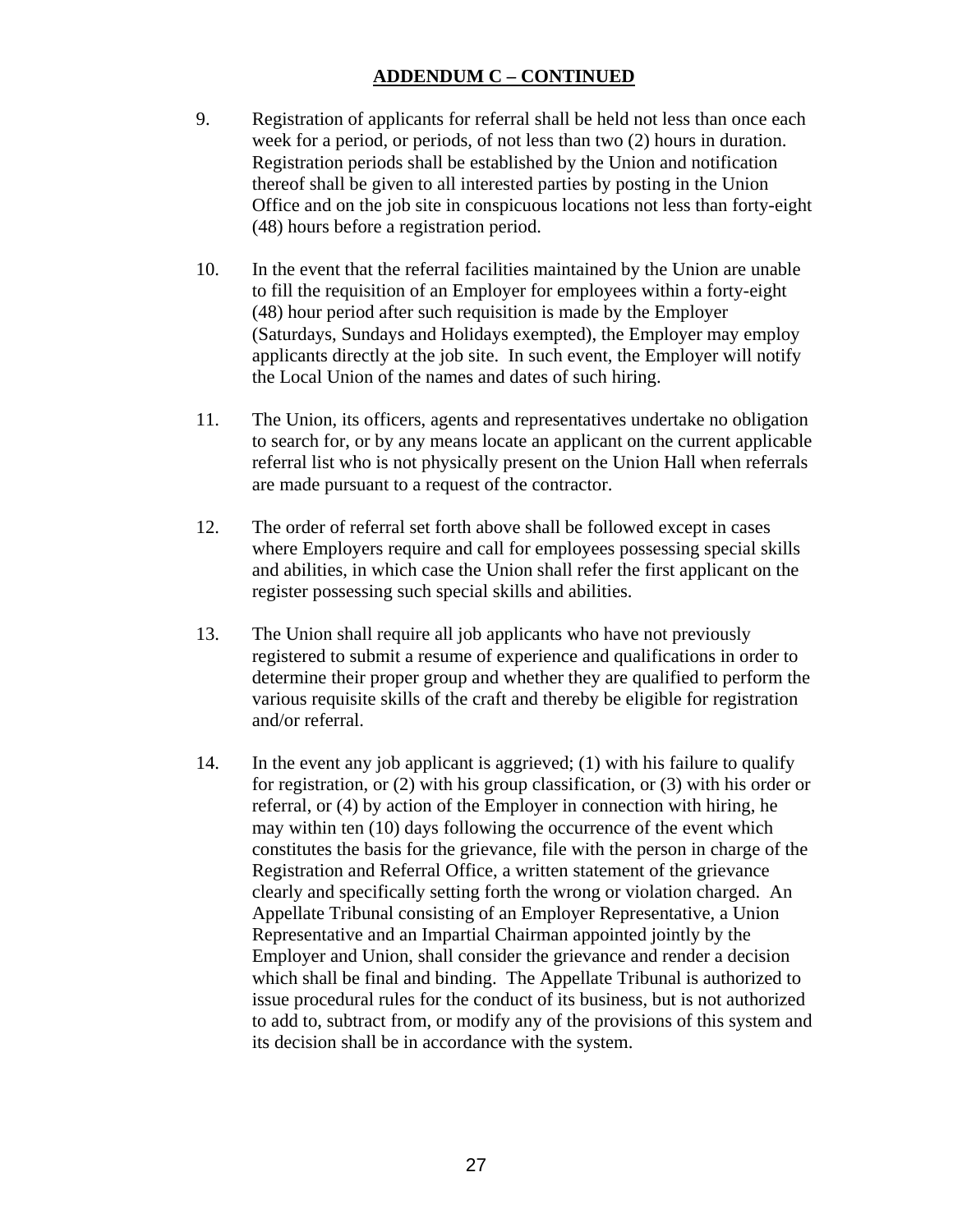## **ADDENDUM C – Continued**

15. The Employer and the Union shall post in appropriate places, where notices to employees and applicants are customarily posted, all provisions relating to the hiring arrangements set forth in this Agreement.

## **DEFINITIONS**

\_\_\_\_\_\_\_\_\_\_\_\_\_\_\_\_\_\_\_\_\_\_\_\_\_\_\_\_\_\_\_\_\_\_\_\_\_\_\_\_\_\_\_\_\_\_\_\_\_\_\_\_\_\_\_\_\_\_\_\_

\_\_\_\_\_\_\_\_\_\_\_\_\_\_\_\_\_\_\_\_\_\_\_\_\_\_\_\_\_\_\_\_\_\_\_\_\_\_\_\_\_\_\_\_\_\_\_\_\_\_\_\_\_\_\_\_\_\_\_\_

16. (A) "Normal construction labor market" is defined to mean the following geographical area:

\_\_\_\_\_\_\_\_\_\_\_\_\_\_\_\_\_\_\_\_\_\_\_\_\_\_\_\_\_\_\_\_\_\_\_\_\_\_\_\_\_\_\_

The above geographical area is agreed upon by the parties to include the areas defined by the Secretary of Labor to be the appropriate prevailing wage areas under the Davis-Bacon Act, to which this Agreement applies, plus the commuting distance adjacent thereto, which includes the area from which the normal labor supply is secured.

(B) Resident – means a person who has maintained his permanent home in the above defined geographical area for a period of not less than one (1) year or who, having had a permanent home in this area has temporarily left with the intention of returning to this area as his permanent home.

(C) Building and Construction Laborers – means a person working for a contractor in the performance of work within the classifications historically and traditionally recognized in the industry as the calling commonly referred to as "building and construction laborers".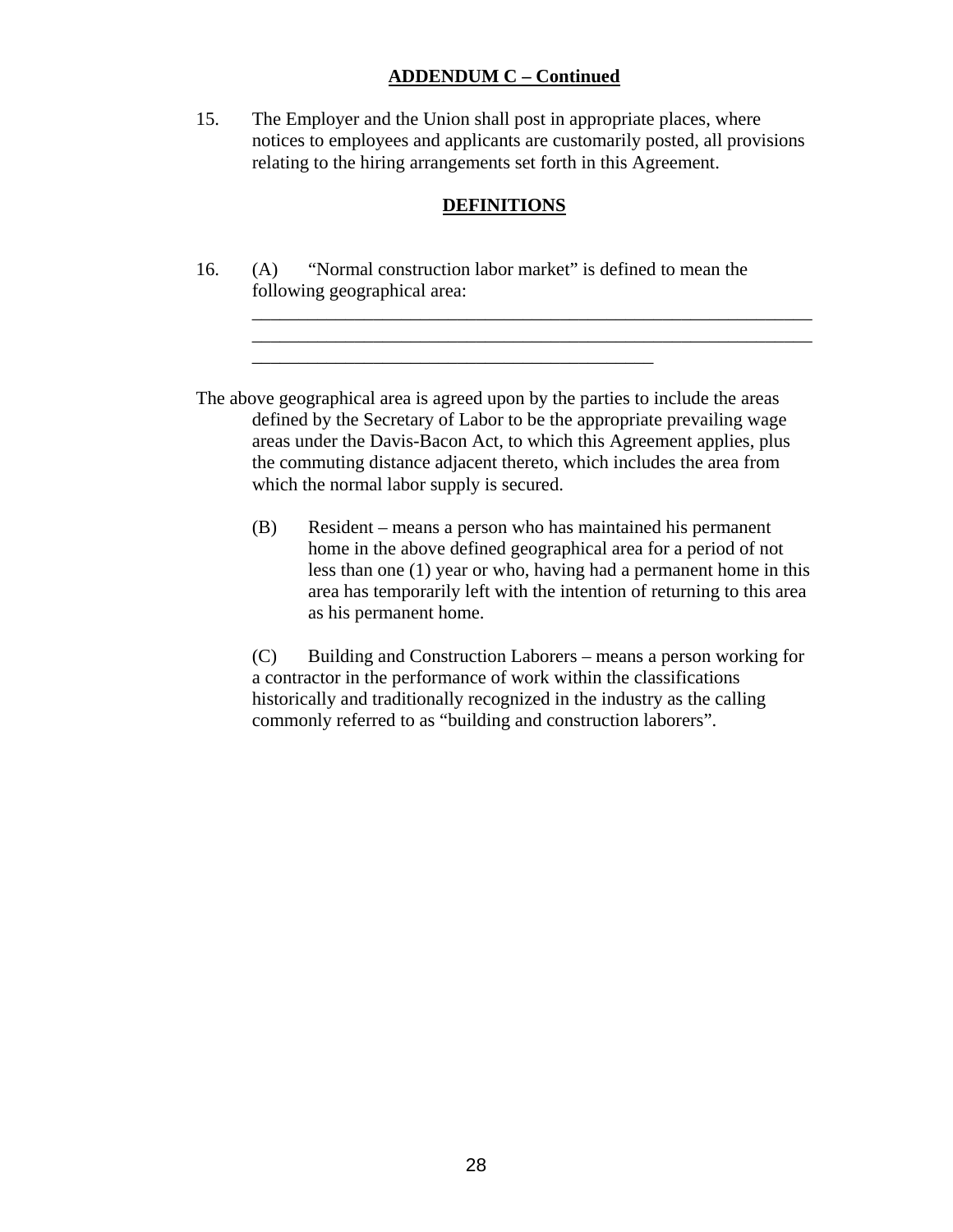## **ADDENDUM D**

# **LABORERS-EMPLOYERS COOPERATION AND EDUCATION TRUST**

The Employer and the Union recognize that they must confront many issues of mutual concern which are more susceptible to resolution through labor-management cooperation than through collective bargaining. The Employer and the Union also recognize that workers as well as business benefits from labor-management cooperation. To seek resolution of these mutual concerns and to advance mutual interests through labormanagement cooperative efforts, the Employer and the Union agree to participate in the labor-management cooperation trust fund described herein which are established in accordance with Section 302 (c)(9) of the Taft-Hartley Act.

The Employer shall contribute to the Laborers-Employers Cooperation and Education Trust (LECET) effective as of the effective date of this Agreement and for each month thereafter for the term of the Agreement, including any extensions or renewals thereof. The Employer shall contribute to LECET at the rate of five cents (\$.05) for each hour or portion of an hour for which each employee covered by this Agreement is entitled to receive pay.

The Employer shall submit all contributions to LECET in such manner and at such time and place as LECET shall designate. The Employer shall also submit such reports as LECET deems necessary to verify contributions. The Employer and the Union hereby adopt the Agreement and Declaration of Trust establishing LECET.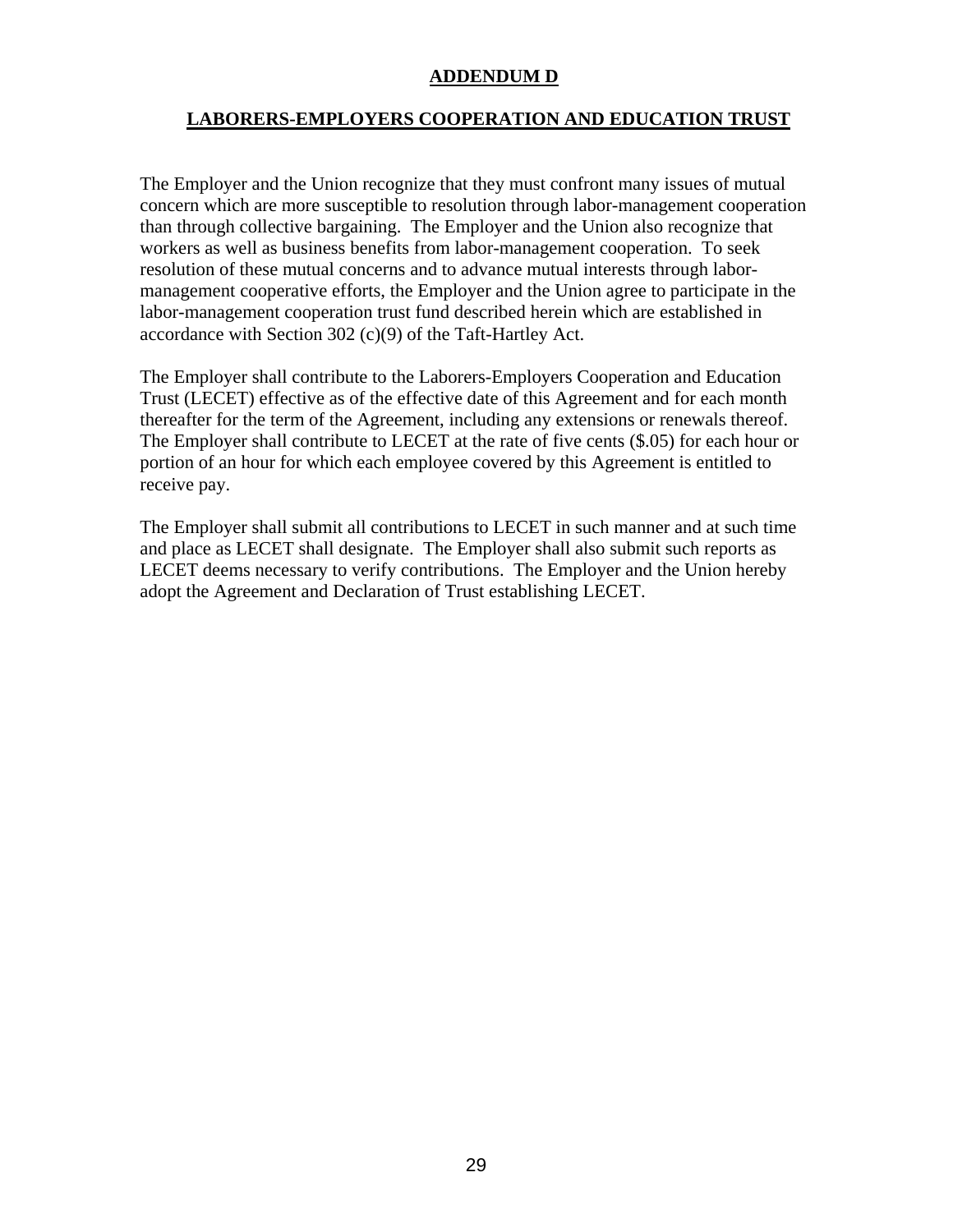### **ADDENDUM E**

## **NATIONAL PARTICIPATION AGREEMENT OF THE LABORERS'-EMPLOYERS BENEFIT PLAN COLLECTION TRUST**

### **Background**

 1. The Employer has entered into a Collective Bargaining Agreement with the Union which requires the Employer to make periodic contributions to various benefit funds with regard to covered employees. These funds are subject to Section 302(c) of the Labor Management Relations (Taft-Hartley) Act which requires contributing employers to adopt the funds' trust agreements as a condition of contributing. The Employer wishes to satisfy that obligation with regard to all funds by execution of a single document.

 2. The Employer also wishes to satisfy its periodic contribution obligations to all of the benefit funds by submitting its required payments and reports to the Laborers-Employers Benefit Plan Collection Trust ("Collection Trust") which, as a clearinghouse, will distribute the payments received from the Employer to the appropriate funds in accordance with the terms of the Collective Bargaining Agreement. By submitting such contributions to the Collection Trust, the Employer avoids the burdens of submitting multiple periodic reports and payments to multiple funds by submitting one report and one payment to the Collection Trust.

 3. To the extent that the Employer has also agreed to deduct Union dues or other voluntary payments to Union-related organizations from the wages or salary payable to its employees and submit same to the Union or other organization, the Employer wishes to satisfy that obligation by submitting same to the Collection Trust for distribution to the Union or other organization.

 4. This Participation Agreement may be adopted by express reference to it in the Collective Bargaining Agreement that binds the Employer and all of the other Employers bound by the Collective Bargaining Agreement. Alternatively, this Participation Agreement may be adopted by an individual Employer with the consent of the Union, in which case the Employer and the Union must sign this Participation Agreement at the bottom.

#### **Agreement**

 To accomplish the purposes described above and in consideration of the mutual promises reflected in the Collective Bargaining Agreement of which this Participation Agreement is a part, the Employer and the Union hereby agree as follows.

 1. The Employer hereby adopts and accepts the agreement and declaration of trust of each of the benefit funds referenced in the Collective Bargaining Agreement to the same effect as if the Employer signed each such document. The Employer hereby acknowledges that it has received each agreement and declaration of trust or that each such document has been made available to the Employer.

2. All benefit fund contributions required by the Collective Bargaining Agreement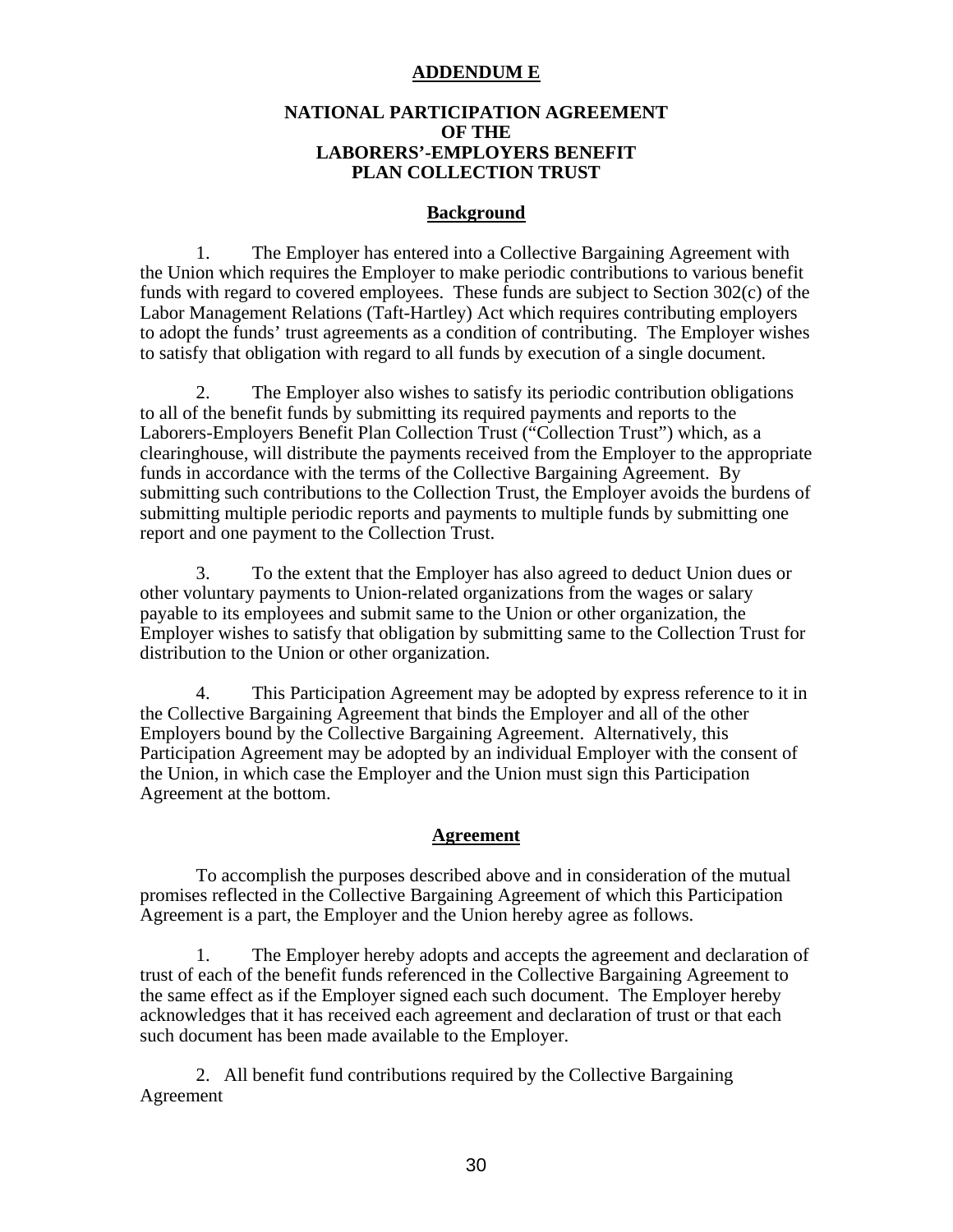shall be submitted to the Collection Trust. The contributions shall be made at the rates set forth in the Collective Bargaining Agreement. The contributions shall be submitted to the Collection Trust at such times and in such manner as required by the Collection Trust, but no less frequently than monthly. The

Employer shall also submit to the Collection Trust such written reports verifying its contributions as the Collection Trust may require.

 3. The Employer's contributions shall be deemed paid upon receipt by the Collection Trust. The Collection Trust shall distribute the payments that it receives to the appropriate funds, as identified in the Collective Bargaining Agreement, as soon as practicable after receipt.

 4. (a) In the event that the Employer fails to submit contributions or reports when due, the Employer shall be considered delinquent and in default. The Employer shall be subject to all rules, procedures, and remedies relating to delinquent contributions that each benefit fund has adopted, which may include the imposition of interest, liquidated damages, auditing fees, collection costs, and attorneys' fees. A delinquent Employer may be sued by any benefit fund, or by the Collection Trust, to collect delinquent contributions and obtain other relief from the Employer for its own benefit or for the benefit of all benefit funds to which the Employer is delinquent.

 (b) A delinquent Employer may also be subject to any remedies or penalties provided under the Collective Bargaining Agreement. However, no grievance, arbitration or other dispute resolution procedure provided for by the Collective Bargaining Agreement shall in any way limit the right of the Collection Trust or of any benefit fund to bring a lawsuit to collect amounts owed by the Employer.

 (c) Each benefit fund and the Collection Trust shall be entitled, from time-to-time, to audit the payroll and related records of the Employer to verify the accuracy of the contributions made by the Employer. Such an audit shall be at the benefit fund's or the Collection Trust's expense, unless the Employer is delinquent and the benefit fund's or Collection Trust's rules provide otherwise.

 5. In addition to the contributions to benefit funds required by the Collective Bargaining Agreement, the Employer shall contribute four cents (\$0.04) for each hour worked under the Collective Bargaining Agreement for the benefit of the Collection Trust itself. This rate of contributions may be increased from time-to-time by agreement between the Employer and the Union. Such contributions shall be submitted to the Collection Trust periodically with the Employer's contributions to the benefit funds. If the Employer is more than sixty (60) days delinquent in submitting contributions owed to the Collection Trust, the Collection Trust shall be entitled to interest at the rate of 1.0% per month compounded from the date on which the contributions were due and the costs of collection, including attorneys fees.

 6. To the extent that the Employer has also agreed in the Collective Bargaining Agreement to deduct Union dues and / or other voluntary payments to Union-related organizations from the wages or salary payable to its employees and submit same to the Union or other organization, the Employer shall satisfy such obligation by periodically submitting same to the Collection Trust at such times and in such manner as provided in the Collective Bargaining Agreement or in another agreement between the Employer and the Union.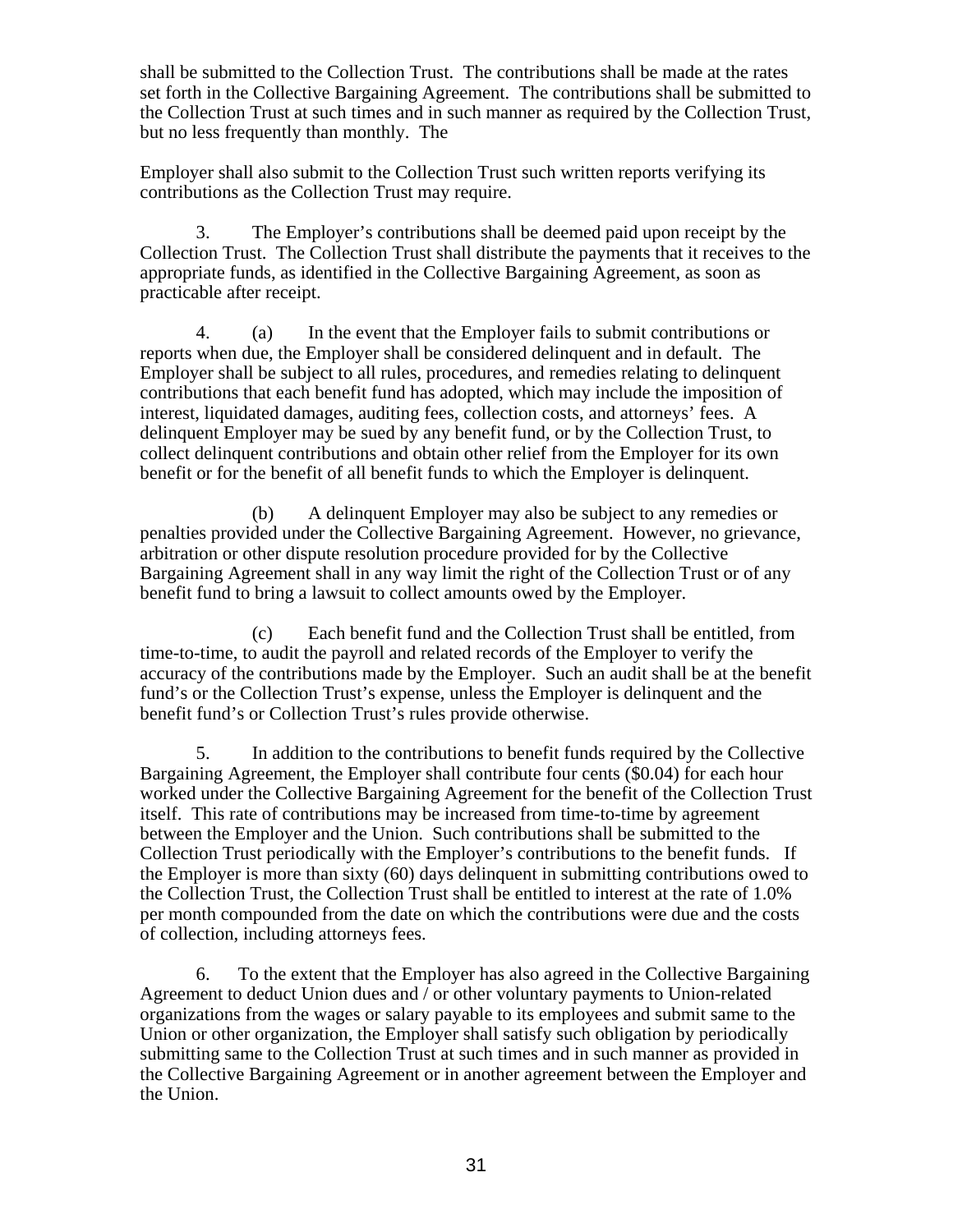7. The Collection Trust shall have no responsibility or liability to any party or third party beyond distributing the amounts it receives from the Employer on behalf of a benefit fund, the Union, or Union-sponsored organization to such fund, Union or other organization. To defray part of its costs, the Collection Trust may retain any interest income earned on contributions and other sums received from the Employer while such amounts are on deposit in the Collection Trust's account awaiting distribution and payment.

 8. This Participation Agreement shall be effective as of the effective date of the Collective Bargaining Agreement, or such later date as this Participation Agreement is adopted by the Employer and the Union and a copy is delivered to the Collection Trust. This Participation Agreement shall remain in effect for the term of the Collective Bargaining Agreement, including any extension thereof, and for the term(s) of any successor collective bargaining agreement(s) unless terminated earlier by a written agreement between the Employer and the Union that is delivered to the Collection Trust.

## *Acknowledgment*

 The Employer and the Union acknowledge their agreement to the terms set forth above by causing their authorized representatives to place their signatures below.

## **FOR THE EMPLOYER:**

| FOR THE UNION: |  |  |  |  |  |
|----------------|--|--|--|--|--|
|                |  |  |  |  |  |
|                |  |  |  |  |  |
|                |  |  |  |  |  |
|                |  |  |  |  |  |

**NOTE:** A copy of this Participation Agreement as well as a copy of the Collective Bargaining Agreement (and of any successor agreement) must be delivered to the Collection Trust at the following address:

> Ms. Tracey Barrick Administrator Laborers-Employers Benefit Plan Collection Trust  $905 \, 16^{\text{th}}$  Street, N.W. Washington, D.C. 20006